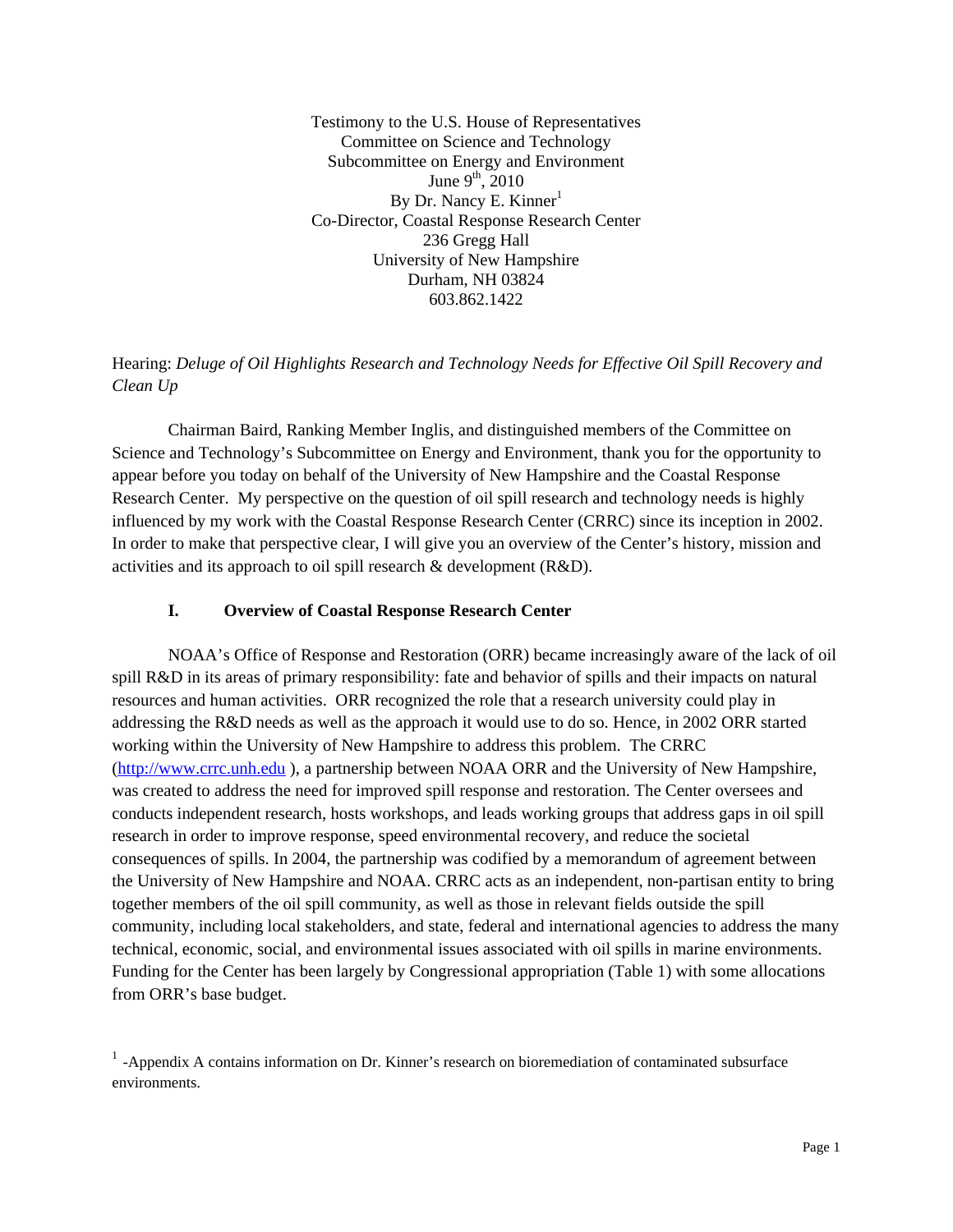#### **Table 1 CRRC Funding History**

| <b>Fiscal Year</b> | <b>Appropriation</b> | <b>Grant to UNH</b> | [Other funding; specify]                                                                                                                                                         |
|--------------------|----------------------|---------------------|----------------------------------------------------------------------------------------------------------------------------------------------------------------------------------|
| 2002               | \$750,000            | \$701,997           |                                                                                                                                                                                  |
| 2003               | \$750,000            | \$714,580           |                                                                                                                                                                                  |
| 2004               | \$2,000,000          | \$1,978,955         |                                                                                                                                                                                  |
| 2005               | \$2,000,000          | \$1,694,312         |                                                                                                                                                                                  |
| 2006               | \$3,000,000          | \$2,481,900         | \$75,000 (Marine Debris/NOAA, ORR) <sup>1</sup>                                                                                                                                  |
| 2007               | \$1,800,000          | \$1,435,249         |                                                                                                                                                                                  |
| 2008               | $\overline{0}$       | $\boldsymbol{0}$    | \$49,000 (eSCAT/NOAA, ORR) <sup>1</sup><br>\$60,000 (ERMA®/NOAA, ORR) <sup>1</sup><br>$$36,000 (In-situ/API)^2$$<br>\$145,000 (2008 Subtotal)                                    |
| 2009               | $\overline{0}$       | $\overline{0}$      | $\overline{2}$<br>\$25,000 (Workshop/ExxonMobil)<br>$\$63,\!000$ (Workshop/NOAA OCRM) $^3$<br>\$162,000 (ERMA <sup>®</sup> /NOAA, ORR) <sup>1</sup><br>\$250,000 (2009 Subtotal) |
| 2010               | $\overline{0}$       | \$200,000           | $$220,000$ (ERMA <sup>®</sup> / for Gulf/NOAA) <sup>1</sup><br>\$30,000 (eSCAT for Gulf/NOAA) <sup>1</sup><br>\$65,000 (NOAA, OCRM) <sup>3</sup><br>\$139,000 (NOAA, ORR)        |
| <b>TOTAL 02-10</b> | \$10,300,000         | \$9,206,993         | \$924,000<br>(\$139,000 for CRRC's Direct Oil Spill R&D Use)                                                                                                                     |

<sup>1</sup>eSCAT and ERMA® funding is primarily for the UNH Research Computing Center to work on computer programming. Marine Debris funding was for an Environmental Research Group project. 2

 $2$  \$61k to the Center for Spills in the Environment from API (\$36k for In Situ Burning) and \$25k from Exxon Mobil for partial support of the 2009 R&D Workshop)

<sup>3</sup> Funding for workshop on Ocean Thermal Energy Conversion (OTEC) - not oil spill related.

The Center is served by a multi-agency Advisory Board, comprised of members from U.S. EPA, NOAA, USCG, state-based R&D programs and industry that provide guidance on program direction. The board, in conjunction with the UNH and NOAA co-directors, developed five objectives for CRRC: (1) funding and oversight of relevant, peer-reviewed research that is able to be developed into practical improvements in oil spill response; (2) hosting topical workshops and working groups that include representatives of all spill community stakeholders to focus research efforts, and ensure that crucial realworld experience from oil spill practitioners is considered; (3) educating the next generation of spill responders through outreach and support of undergraduate and graduate student projects; (4) involving members of the international oil spill community to tap into expertise from around the world; and (5) developing response tools to aid responders.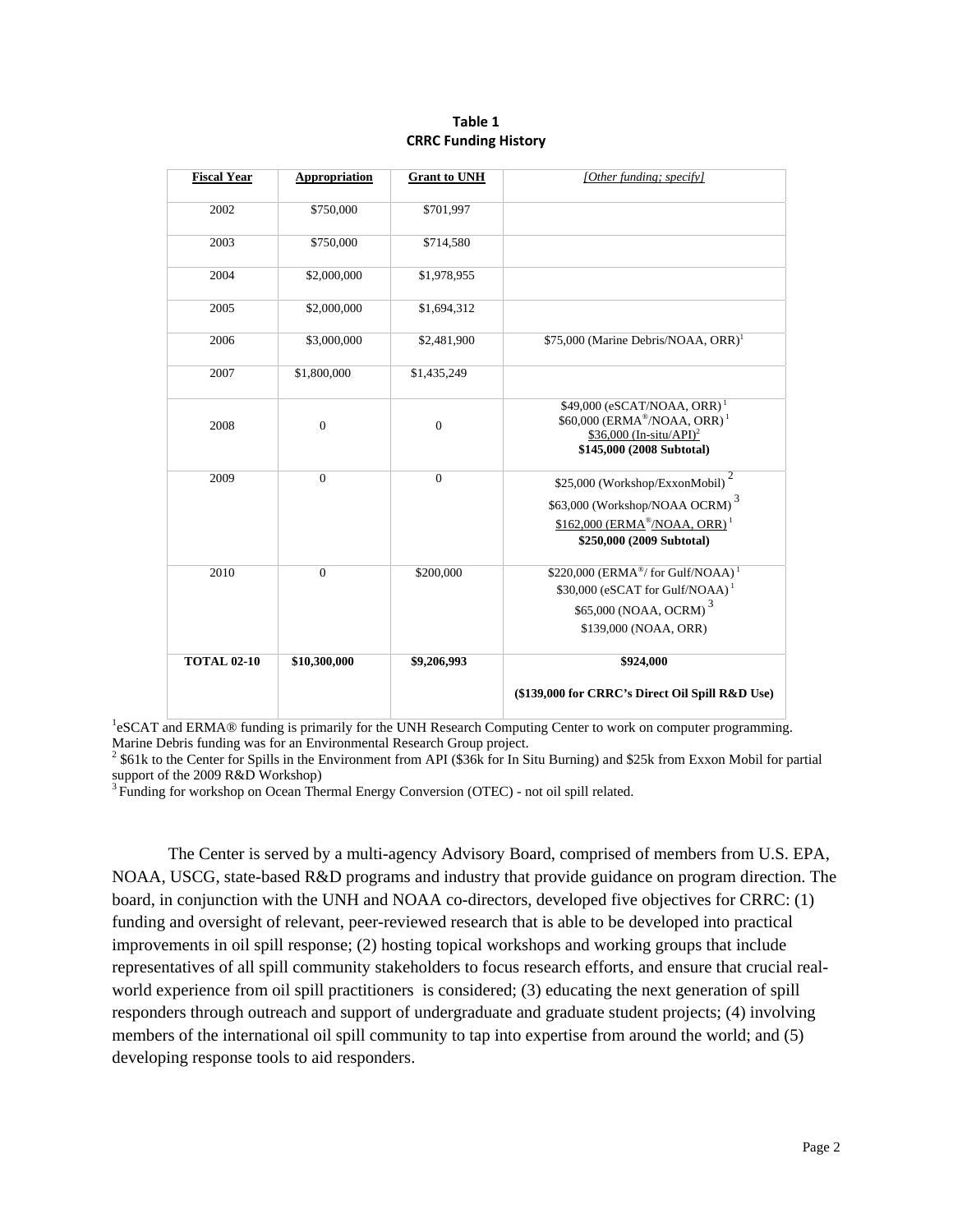Funding of relevant, peer-reviewed research is accomplished through a periodic request for proposal (RFP) process. Proposals are reviewed by three to four experts in the area of the proposed research. They are ranked by their scientific validity and how well they address key research needs related to the fate, behavior and effects of oil in the environment, and are likely to lead to practical improvements in oil spill response and restoration. A panel of leading scientists and practitioners then review the peerreviewed and ranked proposals and recommend which should be funded. Each funded research project is assigned a NOAA liaison to ensure the research can be transformed into practice, and in addition, the CRRC's Science Advisory Panel meets annually to review progress of the research and provide feedback to improve the quality and efficacy of the research.

#### **II. Oil Spill Response R&D Prior to the Deepwater Horizon Incident**

The 1989 *Exxon Valdez* spill in Alaska directly resulted in the landmark Oil Pollution Act of 1990 (OPA 90), part of which addressed the need for R&D to improve prevention, preparedness, response and restoration. Specifically, an Interagency Coordination Committee on Oil Pollution Research (ICCOPR) was formed, headed by the U.S. Coast Guard (USCG), and included the Mineral Management Service (MMS), Environmental Protection Agency (EPA), National Oceanic and Atmospheric Administration (NOAA), National Institute of Standards, Department of Energy, Department of Defense, NASA, FEMA, US Fire Administration, and U.S. Fish & Wildlife Service. ICCOPR's role, as set forth in OPA 90, is to: (1) to prepare a comprehensive, coordinated Federal oil pollution research and development (R&D) plan; and (2) to promote cooperation with industry, universities, research institutions, State governments, and other nations through information sharing, coordinated planning, and joint funding of projects. Funding for R&D for states and universities was authorized, but after an initial infusion of money in the immediate aftermath of the *Exxon Valdez*, was never appropriated. In fact, the Federal and private sector money spent on oil spill R&D has decreased significantly since 1990 (Appendix B). OPA 90 also authorized some R&D funding for USCG, MMS and EPA for oil spill response. NOAA was not given any R&D funding as part of OPA 90. [N.B., I do not know why this happened, but find it ironic as NOAA is one of the Federal agencies most closely aligned with research, particularly in the marine environment.] The decrease in funding was related to the belief that through a focus on prevention and preparedness, we would not face a major spill event again of the scope and magnitude of the *Exxon Valdez.* Unfortunately, the Deepwater Horizon Gulf oil spill has proved that assumption to be horribly wrong. It is important to note that the amount of oil spilled from maritime shipping accidents, particularly from tankers, has fallen dramatically with the advent of better navigational aids, inspections and, in the case of tankers, the double hulled requirements. Likewise, there has been a specific response structure established with USCG in charge of a well defined incident command system (ICS), a network of Regional Response Teams (RRTs), and Area Committees. This command and control hierarchy is tested frequently in mandated drills and exercises at the local, regional, national and international level (e.g., Canada).

#### **III. Problems with the Current R&D Model**

The question is: how do we improve oil spill R&D going forward, based on what we have learned from the past, including the Deepwater Horizon incident?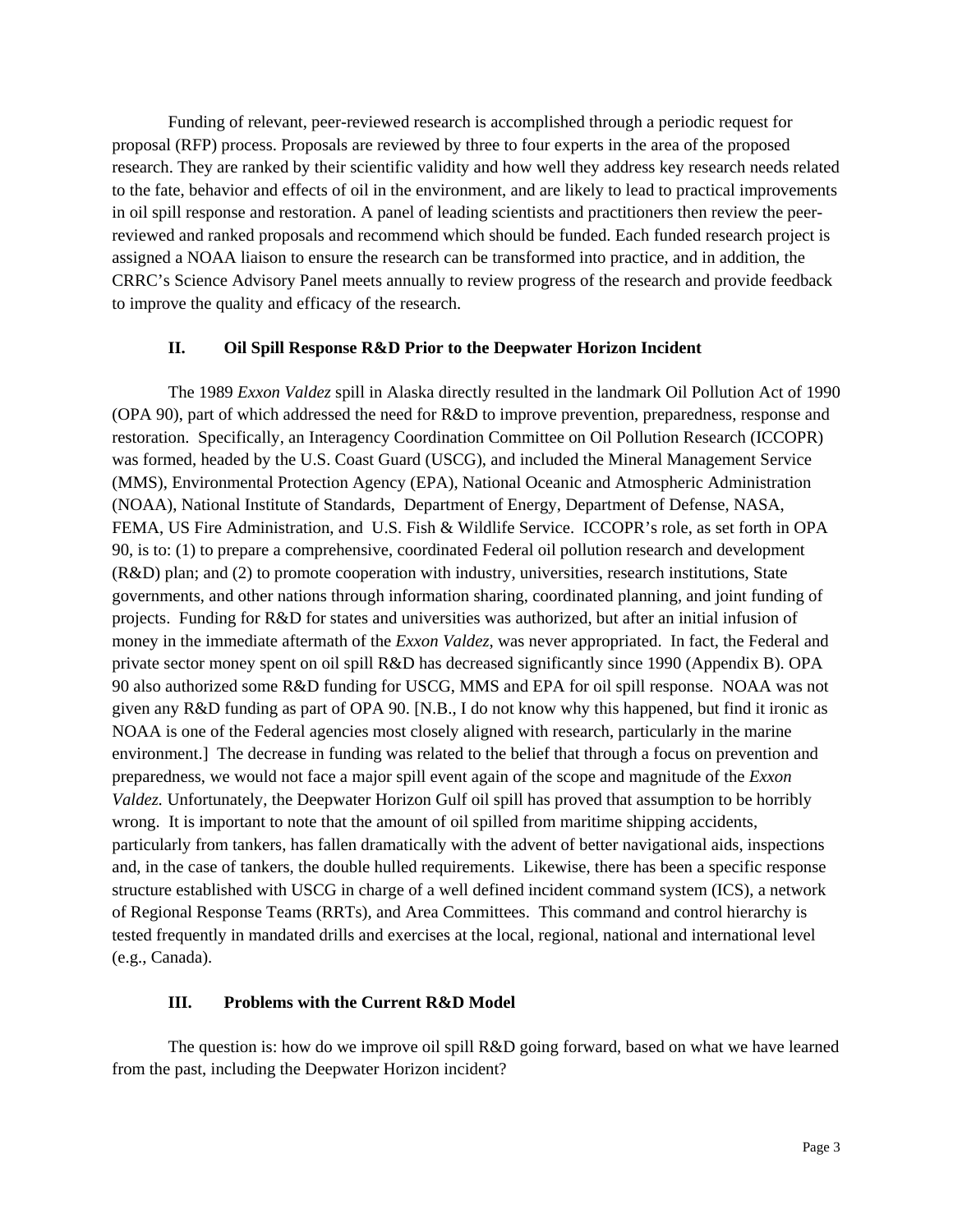One problem facing oil spill R&D was the lack of robust peer review requirements for any research performed. This resulted in skepticism regarding findings from industry or NGO financed projects and even some projects funded by Federal agencies. Many of the reports generated from these R&D projects were never published in scientific or engineering peer-reviewed journals. This does not mean the results are invalid, but it does mean that they are often questioned by key stakeholders in the "opposing camp". There are also cases where the experimental design/methods underlying the research were flawed and the data could not be used. For example, the CRRC, in conjunction with NOAA ORR and U.S. EPA, reviewed over 700 data points on acute toxicity of individual polycyclic aromatic hydrocarbons (PAHs) to aquatic organisms for an oil spill response field guide. The Center used a set of criteria (Table 2) to review each data point, including whether the PAH concentration to which the organism was exposed was actually measured, or just inferred from the initial mass added to the test chamber. After this standard quality assurance and quality control (QA/QC) process was completed, over 200 data points had to be eliminated because they did not meet QA/QC criteria.

Table 2: Screening Criteria for PAH Data Used to Create the Acute Toxicity Field Guide

| Data for Naphthalene, Acenaphthalene, Anthracene, Fluoranthrene, Phenanthrene and/or Pyrene |  |  |  |  |  |  |  |
|---------------------------------------------------------------------------------------------|--|--|--|--|--|--|--|
| LC50 measured at 24, 48, 72, 96 or 128 hours                                                |  |  |  |  |  |  |  |
| LC50 method used                                                                            |  |  |  |  |  |  |  |
| Concentration of contaminant measured at least once                                         |  |  |  |  |  |  |  |
| >3 datapoints available                                                                     |  |  |  |  |  |  |  |

A second problem is the lack of coordination between federal, state, and international governmental agencies; and other stakeholders (e.g., NGOs and industry) regarding oil spill R&D. ICCOPR only consists of federal agencies and was therefore, not able to be a hub for the entire oil spill R&D community. Any proposal to move forward with oil spill R&D must include all stakeholders because the results must be "accepted" by all parties to minimize duplication and avoid overlap of the limited amount of funding that will ever be allotted to this topic due to the realities of budget constraints.

Since its inception in 2004, CRRC has hosted over 20 workshops on a wide variety of topics across the spectrum of oil spill R&D needs, and leads working groups on: oil dispersants; modeling of oil in the environment; submerged oil; toxicity of oil; and ephemeral data needs. The workshops (Table 3) have identified deficiencies in response and restoration, while the working groups (Table 4) help coordinate which agency funds specific R&D projects to avoid duplication of effort.

Table 3: CRRC-led R&D Needs Workshops.

| U.S. Coast Guard Arctic Response - April 23, 2010                              |
|--------------------------------------------------------------------------------|
| NRDA in Arctic Waters: The Dialogue Begins - April 20-22, 2010                 |
| Sea Grant & NOAA ORR Collaboration - January 25, 2010                          |
| Ocean Uses Atlas - January 12-14, 2010                                         |
| Response to Liquid Asphalt Releases in Aquatic Environments - October 21, 2009 |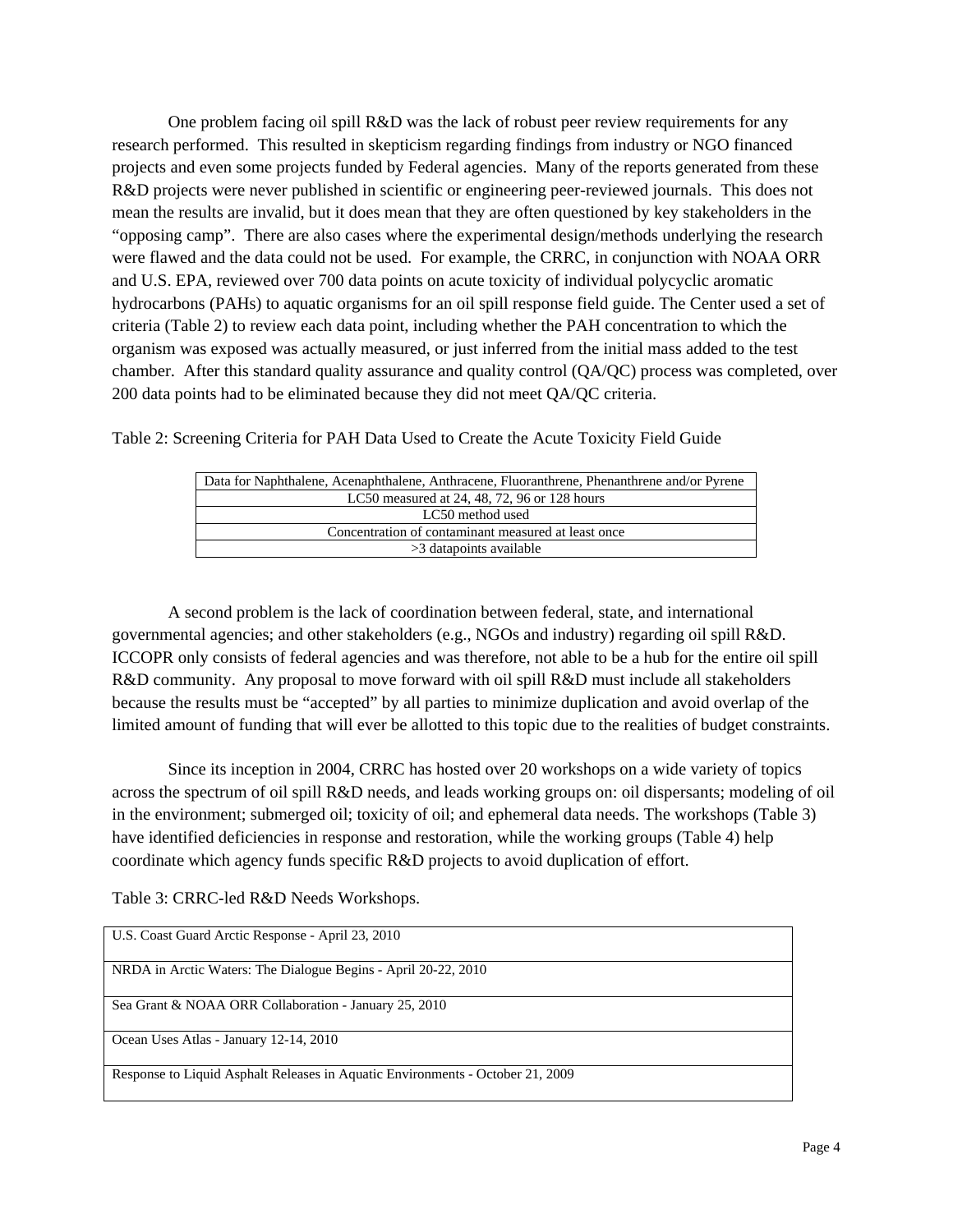2009 Research & Development Needs - March 17-19, 2009

Oil Spill Modeling Working Group Meeting - September 16-17, 2008

Opening the Arctic Seas: Envisioning Disaster & Framing Solutions - March 18-20, 2008

HEA Metrics Workshop - December 4-6, 2007

Environmental Response Data Collection Standards - September 25-27, 2007

Modelers' Summit - June 26, 2007

Submerged Oil Workshop - December 12-13, 2006

Innovative Coastal Modeling for Decision Support: Integrating Physical, Biological, and Toxicological Models - September 26-28, 2006

Toxicology Working Group Summit - August 15 & 16, 2006

Workshop on Research Needs: Human Dimensions of Oil Spill Response - June 13-15, 2006

Research & Development Needs for Making Decisions Regarding Dispersing Oil - September 20-21, 2005

#### Table 4: CRRC-led Working Groups

| Dispersants Working Group           |
|-------------------------------------|
| Modeling Working Group              |
| Submerged Oil Working Group         |
| <b>Toxicity Working Group</b>       |
| <b>Ephemeral Data Working Group</b> |

A third problem is the need of translation of the results of oil spill R&D into practice. While some of the needed oil spill R&D involves fundamental work, much of it must be very focused on how the knowledge gained can actually be used in the field by responders and those charged with compensatory restoration of natural resources and their associated human activities. Hence, models for R&D, such as the National Science Foundation (NSF) prototype, are not completely satisfactory because of the lack of emphasis on transferring research into practice.

In keeping with its mission to ensure that research is transformed into practice, CRRC has created several spill response tools that are currently being used in the response to the Deepwater Horizon incident in the Gulf of Mexico, including the Environmental Response Management Application (ERMA®), the Oil Spill Toxicity Field Guide, and the link between the Clarkson Deepwater Oil and Gas Blowout Model (CDOG) and NOAA's GNOME surface slick model. These response tools were created to address deficiencies identified at CRRC workshops.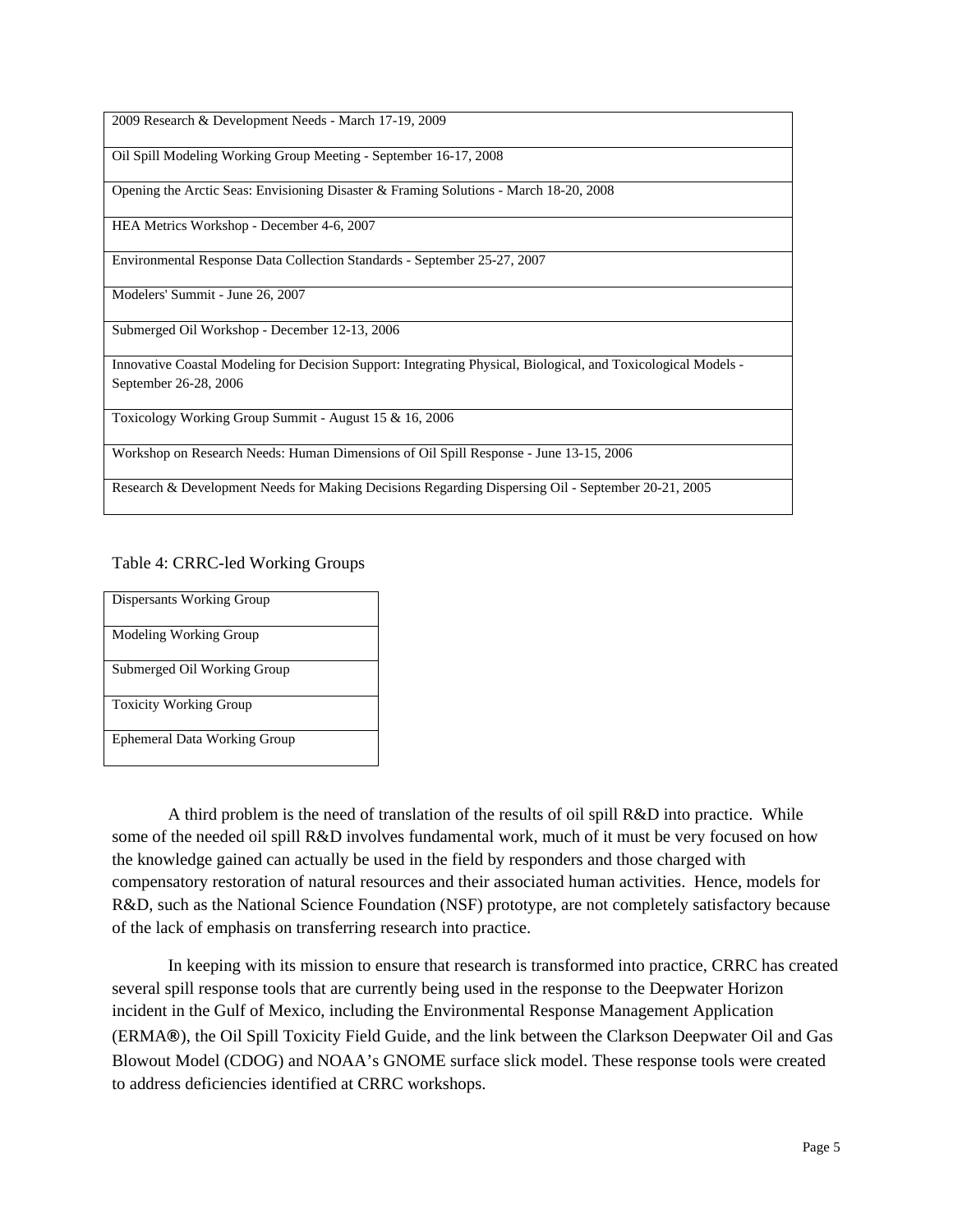Another issue that is beginning to plague the oil spill community is the wave of retirements of experienced practitioners and researchers. One of the Centers missions is to educate the next generation of scientists and engineers who will pursue careers in oil spill response and restoration. CRRC has provided funding for four masters students and two Ph.D. students who have conducted research topics as diverse as movement of submerged oil, human dimensions of oil spills, and biodegradation potential of oil in Arctic environments. CRRC has also helped to educate numerous undergraduate students who participated in workshops as recorders and assisted with graduate student research projects.

Since its inception, CRRC has funded 27 research projects through its peer review process for a total of \$4.3M. The research foci, as mandated by the Center's Advisory Board, are oil-in-ice, dispersed oil and submerged oil. Within these foci, the topics funded center around: injury and recovery of natural resources, socio-economic issues, and transport and weathering of oil. All of these are areas that specifically address NOAA ORR's role as a natural resource trustee and as the principal scientific advisor to the Federal On-Scene Coordinator during an oil spill. The research projects have resulted in 51 publications in peer reviewed journals.

Relevant to the Deepwater Horizon spill, the Center leads a Dispersants Working Group (DWG) consisting of 26 stakeholders, agencies and organizations that fund dispersant-related research. The goal of the DWG is to pursue an integrated approach to dispersants research by participating in a coordinated research plan where requests for proposals (RFPs) or the equivalent are shared among the members and duplication of effort is avoided. Each member funds research in its own area of responsibility. For example, USCG, MMS and NOAA fund research on: the SMART dispersant monitoring protocols, the efficacy and effects of dispersants respectively. The CRRC coordinates the group's activities by including: (1) holding annual DWG meetings (typically at oil spill conferences such as Clean Gulf every November); (2) postings of reports, RFPs and other elements of interest on its website; (3) hosting public forums where the latest research is discussed; and (4) updating/revising the dispersants use R&D needs as DWG member funded projects are completed and when/if new R&D questions are identified. Appendix C contains a list of all the \$8.2.M of dispersants research that DWG members have funded since 2005 as well as the topics remaining to be funded. CRRC has funded \$2.4M of the dispersants research. Other funders include: MMS, USEPA, USCG, Non-US government agencies/organizations (e.g., CEDRE, SINTEF, JIP, Environment Canada, Canada's Fisheries and Ocean and industry. The total R&D needs in the area of dispersants research was estimated at <\$30M without any questions associated with the Deepwater Horizon Incident. Unfortunately, the reason that more of the R&D needs, identified by the NRC 2005 dispersants report and the needs identified by the CRRC hosted dispersant/dispersed oil meeting sessions (2005, 2007, 2009) have not been funded is simply a lack of funding by federal agencies, states and the lack of commitment to R&D by the oil industry. State R&D programs in Louisiana and California have undergone major budget cuts recently. Texas continues to have a strong financial commitment to R&D. API and the major oil companies have reduced R&D spending markedly and decreased the personnel they have committed to oil spill response research.

In all of these cases, the common element is the widely held belief prior to April 20, 2010 that we no longer have major oil spills, as witnessed by the 20+ years that have elapsed since the *Exxon Valdez* incident. Deepwater Horizon has reminded us that this belief is inaccurate; that as we have continued to drill for oil and gas in more extreme coastal and offshore environments, we have assumed greater risks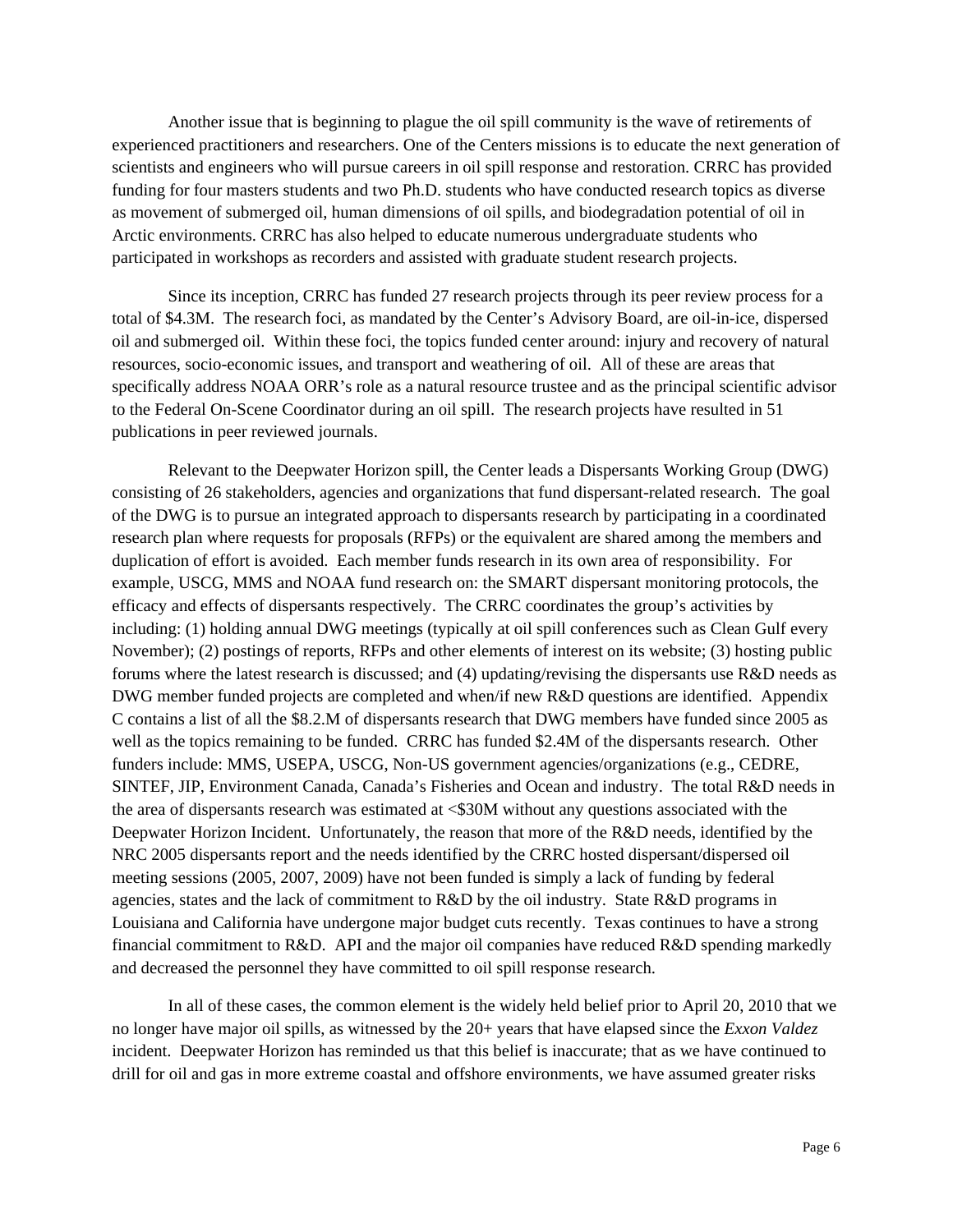(e.g., drilling in very deep water; in potentially harsh environments as in the Arctic) without preparing for the consequences should a spill occur.

#### **IV. Future Oil Spill R&D**

If the Deepwater Horizon incident results in more funding appropriated for oil spill R&D, the question becomes how to best design the vehicles to: (1) determine the research needed, (2) coordinate financial support among the possible funding entities, (3) solicit proposals, (4) select the ones to fund, (5) insure the results are useful to the oil spill response and restoration community, (6) transformed into practices, and (7) determine when the R&D is sufficient or if new funded projects are needed to resolve the problem.

#### **A. Determining the R&D Needs**

In 2003 and again in 2009, the CRRC convened workshops of ~30-50 representatives of the oil spill community, to develop a host of research priorities for oil spill response and restoration. The topics for which R&D needs were developed included: spill response during disasters; spill response technologies; acquisition, synthesis and management of information for spills; human dimensions of spills; ecological monitoring and recovery following spills; biofuels; ecological effects of spills; and environmental forensics. [N.B., The organizing committee for the 2009 workshop decided not to include breakout groups on dispersed and submerged oil, liquid asphalt, spill modeling, or oil-in-ice because recent workshops hosted by CRRC which delineated those R&D needs.]

The goal of the 2009 workshop, and all CRRC workshops, is to bring stakeholders from federal and state spill-related agencies, industry, NGOs and researchers from academia and other research organization together to discuss knowledge gaps and their associated R&D needs and potential RFP (request for proposal) topics. For each proposed project the workshop participants provide objectives, guidelines, potential issue/problems that could be encountered, and an explanation of the application to the decision-making process. These become the basis for RFPs that each member writes in its area of responsibility or focus. Hence, when they create their agency's/group's oil spill RFPs, they will likely use some part of the R&D workshop needs. [N.B., the agencies/groups may also have RFPs on other topics, related to their specific mission.] Though the working groups coordinate who covers which R&D needs, they do not dictate the RFP topics funded by each member. This has been a reality since the concept of working groups in 2005. It is also a reality that any future coordinating effort would face (e.g., ICCOPR) because members want to maintain autonomy to control who and what proposals get funded. Even if this could be overcome by forcing U.S. Federal agencies to fund projects by a common mechanism, it would be difficult to get cooperation from states, NGOs, other countries, and industry. Therefore, the working group model may be the best option to insure R&D is coordinated among the stakeholders. Further, it is key to have participation in the R&D needs workshops by representatives of all stakeholders (e.g., federal and state agencies, industry, NGOs, national and international) and a mix of researchers (e.g., academics) and practitioners (e.g., responders). Researchers can offer an infusion of ideas based on fundamental principles and cutting-edge science and engineering, while practitioners can insure that the realities of response are injected into the discussion.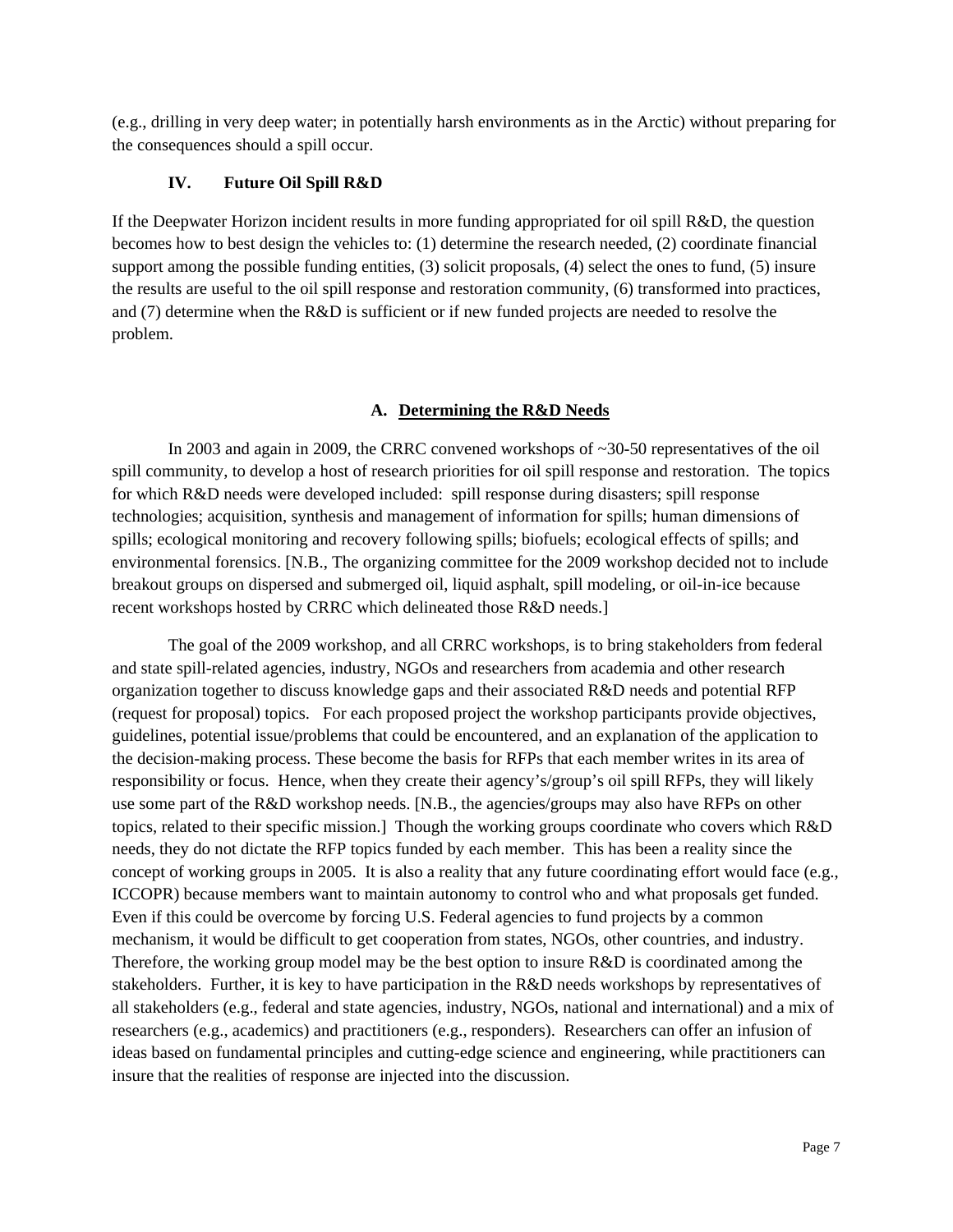#### **B. Solicitation and Selection of Proposals**

 Almost all funding entities have some form of public solicitation, though the extent is limited in some cases. The biggest differences are in selection of the proposals/researchers to fund. As noted earlier, RFP processes that require proposals to undergo rigorous peer review (i.e., similar to that used by the U.S. National Science Foundation) are usually viewed as having the most credibility. However, the type and extent of peer review varies widely among oil spill funding entities. Some RFPs are funded primarily on a research team's qualifications with little review on the experimental design proposed to address the R&D need. This oftentimes results in research whose results may not be accepted by all (e.g., industry funded research selected by this process may not be accepted by NGOs or governmental agencies).

 Even when peer review is used to review the entire proposal, the extent of review can be varied. Some agencies conduct primarily an internal review using their own scientists/engineers, whereas others use a combination of external scientists /engineers and practitioners. This is a fundamental difference in the use of peer review to produce research that addresses a funding entity's needs.

#### **C. Utility of Results in Response and Restoration**

 When the research is conducted to produce a detection or response device, it is usually not a problem to generate practical results. These are typically engineering types of projects, often conducted by consultants. For example, one problem faced when oil sinks (i.e., becomes submerged) to the bottom and collects on a muddy sediment in nearshore coastal waters, is that it becomes very difficult to detect. This R&D needs was identified in a CRRC and USCG hosted workshop in December 2006. Subsequently, the USCG R&D Center (New London, CT) issued a Broad Agency Announcement (BAA) to solicit proposals on this topic. In the first funding allocation, USCG funded several groups with promising technologies to perform preliminary demonstrations of their capabilities. Subsequent funding was focused on the technologies able to detect the submerged oil at the large-scale MMS-operated OHMSETT test tank in New Jersey. Results are pending, but should establish which technology to pursue for further funding to meet the overall goal of submerged oil detection.

 This type of research contrasts with the more fundamental R&D that must be conducted to answer questions of the fate, behavior and effects of oil. These are often the questions that must be addressed by NOAA and USEPA. For these questions, a broader scientific community must be involved (e.g., academicians). When that happens, there is often the possibility that the results may be less directly used by the responders. There are two primary reasons for this. (1) The researchers often have little experience with oil spills or the constraints imposed by working in field where there is often only a short window in which to respond. (2) Researchers who study fate, behavior and effects issues are not usually as focused on producing a product as those who are working on technology development. CRRC has developed two solutions to address this problem. Each RFP topic is assigned a NOAA practitioner to serve as a Point of Contact (POC) during the proposal development stage. Researchers interested in submitting a proposal on the RFP topic are strongly encouraged to talk with the POC not only about the topic, but also about the operational, logistical, and field conditions that constrain application of the project results. [N.B., The POC has no role in the peer review process.] Since CRRC instituted this approach the majority of the proposals received have been much more focused on addressing the R&D specific needs, indicating the researchers have a much better grasp of the constraints of a spill response.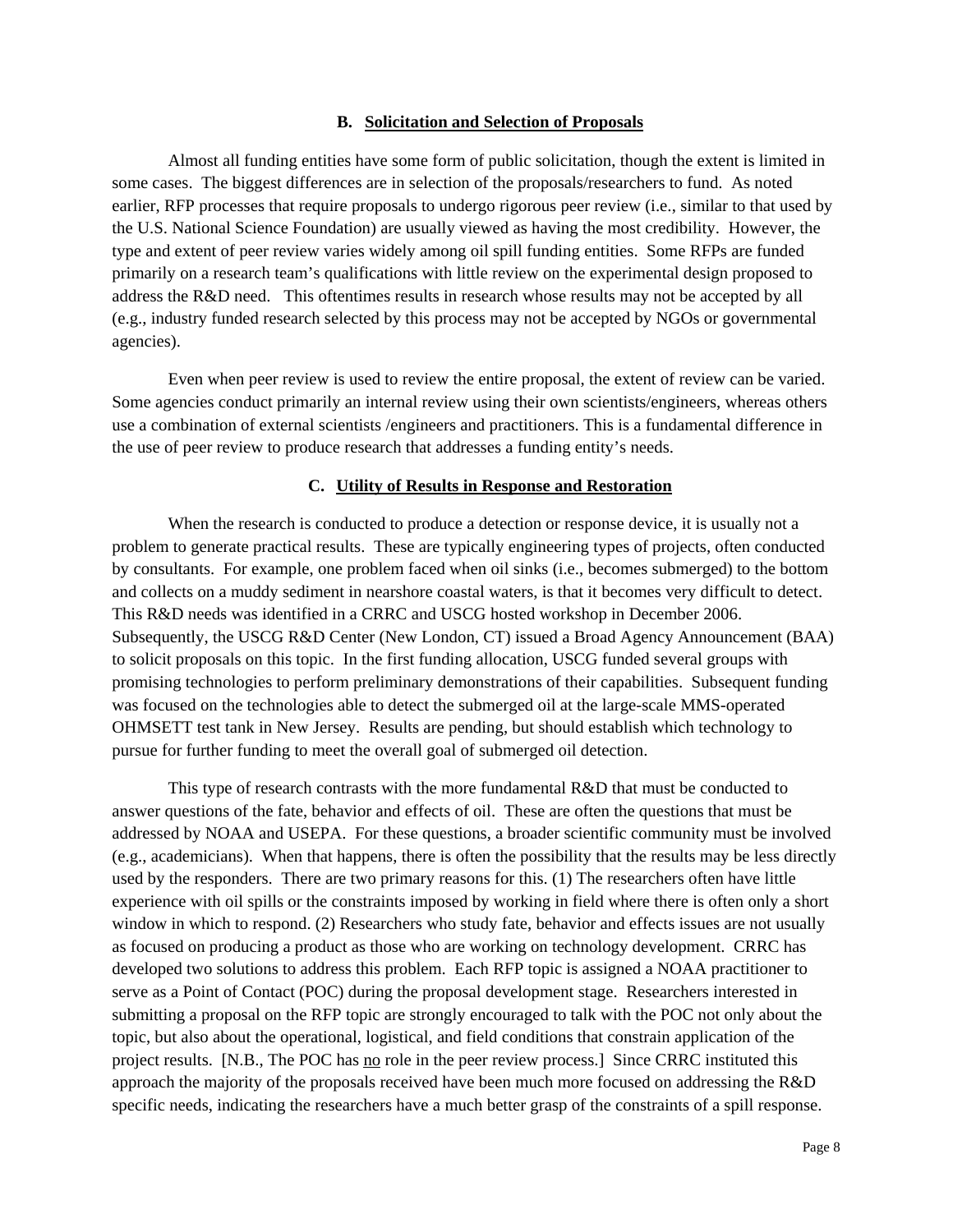Once a project is funded, a NOAA liaison is assigned to the team. The liaison is a NOAA employee who will use the research to address R&D issues s/he will face during a spill response (e.g., a NOAA spill modeler was the NOAA liaison on a research project aimed at applying a probability model to predict where submerged oil might move in shallow nearshore waters). Again, since using this approach, CRRC has found that the research results are more easily transferred to practitioners.

#### **D. Updating R&D Needs**

 The working group members meet annually, if at all possible (though sometimes participation is limited by budget constraints of some of the partners) to review progress towards meeting the R&D needs identified during the workshops. Public forums are held when the members determine sufficient progress has been made towards addressing needs. In addition, they allow for discussion of whether an R&D need has been fully addressed so it can be removed from the "list". They also foster discussion of new R&D needs in the interim between workshops.

#### **E. Oil Spill Research and Technology Needs**

 The topics of workshops hosted by the CRRC with representatives of the members of oil spill community have focused on the areas of greatest need in the field: dispersed oil, submerged oil, integrated 3D spill modeling, Arctic oil spill needs, including Natural Resources Damage Assessment, toxicity, fate and behavior of liquid asphalt, along with topics identified on the 2009 Research & Development Priorities: Oil Spill Workshop.

 The Deepwater Horizon response has faced several of these issues (e.g., dispersed oil fate and behavior, acute and chronic toxicity, submerged oil detection, 3D modeling), but has also brought to light some new issues associated with understanding the fate and behavior of oil released from wells at great depth (e.g., fate and behavior, propensity for natural dispersion in the water column, emulsification, containment).

 There has also been an issue with the use of new technologies for response (e.g., products designed to absorb floating oil without uptake of water, a variety of dispersants) and for stopping the uncontrolled flow of the oil from the riser. There must be a method to test these new technologies before they are applied in an actual event. The risks of doing that are very high and not likely to be taken by the Unified Command or the Federal On-Scene Coordinator. Perhaps a model for this kind of testing can be adopted from the water treatment industry. USEPA funds the National Sanitation Foundation to run a technology testing program where manufacturers pay to have independent research laboratories evaluate their devices by using pre-established protocols and standard analytical methods. This subjects all technologies designed to treat a certain contaminant to the same standards and testing. It is important to note that the cost of the evaluation is borne by the manufacturer, but that USEPA provides base funding to the National Sanitation Foundation to administer the program and establishes the protocols and standards.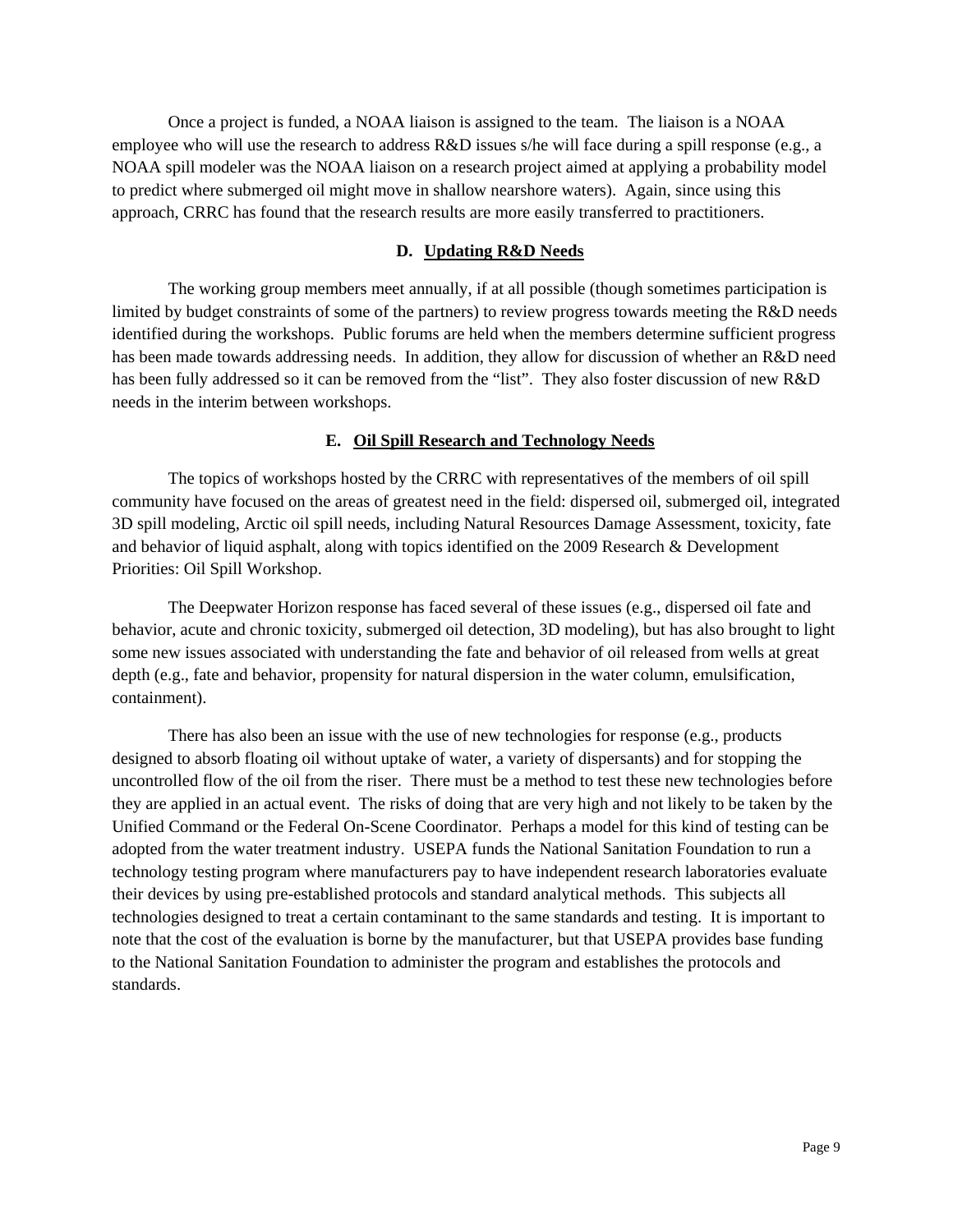#### **V. A Model for a Coordinated Federal Research Program**

 The question of how to coordinate a Federal research program on oil spill response and restoration is one that is complex and must be carefully considered. The ICCOPR model of OPA 90 is not satisfactory, in part because much of the funding authorized was not appropriated. At least three other factors contribute: (1) the expectation that all of the Federal agencies on ICCOPR would actively participate when they were only tangentially associated with oil spill response, (2) the expectation that the Federal agencies would have the capacity to oversee a multi-faceted R&D program when little of their normal agency focus was on R&D, and (3) the assumption that Federal oversight would bring about the integration, coordination, and acceptance of the results of the R&D. The concept of Federal oversight is not fundamentally flawed, because the government should insure that the needed R&D is conducted, especially on the issues associated with drilling operations and transport in extreme and unexplored environments (e.g., deep ocean drilling, Arctic environment).

 I recommend that Congress consider the following model going forward: an interagency committee co-chaired by NOAA and USCG that is comprised of those agencies actually funding oil spill response and restoration R&D (e.g., MMS, USEPA, USFWS) as well as the various states that have active oil spill R&D programs (e.g., TX, CA, and LA) and well established oil spill R&D programs (e.g., OSRI, CRRC, PWSRCAC, CIRCAC). However, such a Federal and state focused committee, even with the inclusion of federally funded programs that have R&D, is missing two major players in oil spill R&D: industry R&D programs and international oil spill R&D entities (e.g., those of Canada, France, Norway). Researchers from these two groups need to be included in the discussions.

The committee needs an outside Executive Agent – respected by all the Federal agencies and states -- to serve as de-facto staff, to foster coordination among members, and to manage an external research program addressing priority national needs as defined by the committee, but not being addressed by specific existing Federal or state efforts.

Selection of the Executive Agent, via a competitive process, should be merit based, with continuation based on periodic performance reviews. The Executive Agent should have well-recognized and respected capabilities that warrant its selection for such a role including the demonstrated ability to:

- Work with the spill community to prioritize important issues needing attention,
- Administer a nationally competitive research,
- Facilitate coordination of Federal, State, private sector, and as possible, international spill response research,
- Produce independent, third-party peer reviews of its work, and
- Serve as a neutral party in fostering cooperation among national and international members of the oil spill community.

Finally, I suggest we also consider a new paradigm for conducting some controversial R&D projects (e.g., ones to establish toxicity thresholds of key species). Scientists representing all stakeholders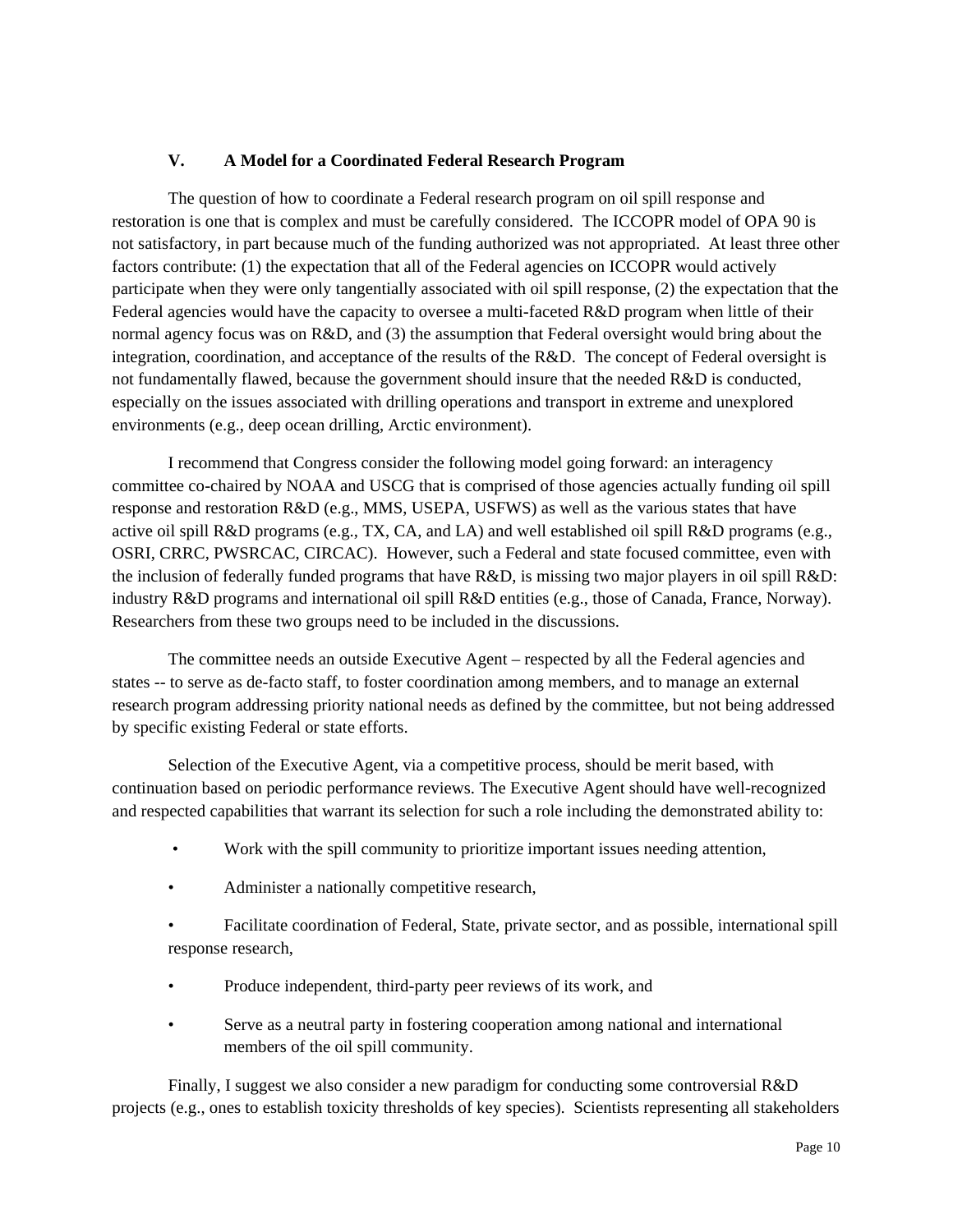should be brought to the table by the Executive Agent to identify the R&D need (e.g., objectives, guidelines, potential issues, application to decision-making) and then to develop the experimental design and materials and methods as well as the data analysis techniques to be used. By agreeing to these essential components of the project in advance, the results obtained will be much more likely to be accepted, so that progress towards better spill response and restoration can be made more rapidly.

### **VI. Conclusions**

- The CRRC, a partnership between NOAA ORR and the University of New Hampshire, was created to address the need for improved spill response and restoration. The Center oversees and conducts independent research, hosts workshops, and leads working groups that address gaps in oil spill research in order to improve response, speed environmental recovery, and reduce the societal consequences of spills. CRRC acts as an independent, non-partisan entity to bring together members of the oil spill community, as well as those in relevant fields outside the spill community, including local stakeholders, and state, federal and international agencies to address the many technical, economic, social, and environmental issues associated with oil spills in marine environments. Funding for the Center has been largely by Congressional appropriation with some allocations from ORR's base budget.
- There are four major impediments to oil spill R&D:
	- o the inadequate funding available for R&D on a sustained basis (See Appendix B).
	- o the lack of robust peer review requirements for research performed has resulted in skepticism regarding findings.
	- o the lack of coordination between Federal, state and international government agencies; and other stakeholders (e.g., NGOs and industry) regarding oil spill R&D. ICCOPR only consists of federal agencies and is therefore, not able to serve as a hub for the entire oil spill R&D community.
	- o the need to translate results of oil spill R&D into practice. While some of the needed oil spill R&D involves fundamental work, much of it must be very focused on how the knowledge gained can actually be used in the field by responders and those charged with compensatory restoration of natural resources and their associated human activities.
- Future R&D needs should be identified using a working group model to insure R&D is coordinated among all stakeholders. Further, it is key that participation in the workshops that focus on identifying R&D needs include representatives of all stakeholders (e.g., Federal and state agencies, industry, NGOs, national and international) and a mix of researchers (e.g., academics) and practitioners (e.g., responders).
- Solicitation and selection of R&D proposals should be based on a rigorous external peer review process including scientists, engineers and practitioners.
- Efforts, such as assigning responders as points of contact during the RFP process and practitioners to serve as liaisons for funded R&D projects, are essential to producing research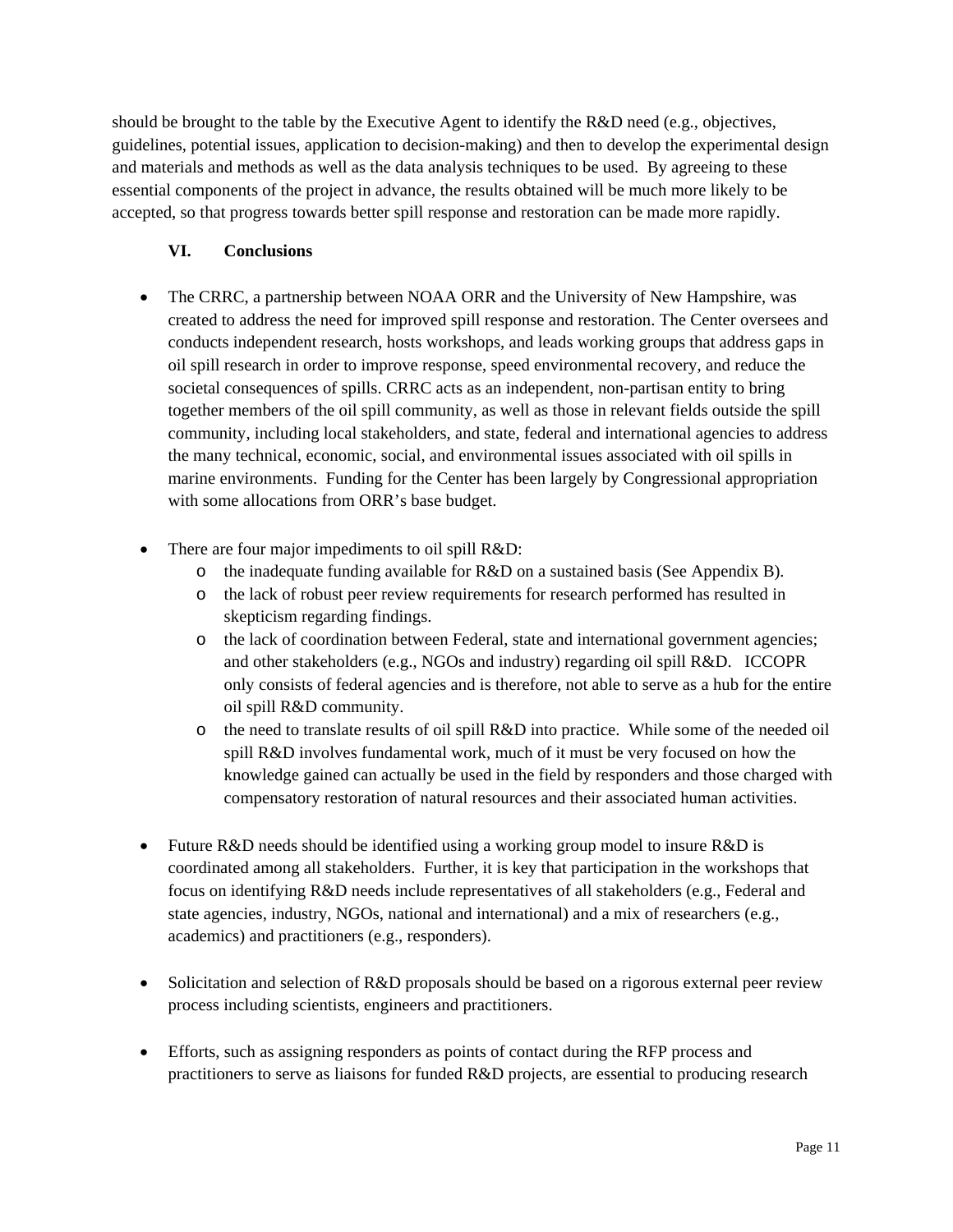results that are readily transferred to use during response and restoration.

- It is important to update oil spill R&D needs regularly (e.g., at least every 5 years or after a major incident) as questions are resolved and new problems arise that need to be addressed.
- Oil spill response and restoration areas that have significant R&D needs include: dispersants and dispersed oil; submerged oil; integrated 3D spill modeling; Arctic oil spill needs, including Natural Resources Damage Assessment; toxicity, fate and behavior of liquid asphalt; spill response during disasters; spill response technologies; acquisition, synthesis and management of information for spills; human dimensions of spills; ecological monitoring and recovery following spills; biofuels; ecological effects of spills; and environmental forensics; as well as issues brought to light by the Deepwater Horizon incident: the fate and behavior of oil released from wells at great depth (e.g., propensity for natural dispersion in the water column, emulsification, containment).
- The ICCOPR model of OPA 90 is not satisfactory, not only because much of the funding authorized was not appropriated, but because of: (1) the expectation that all of the Federal agencies on ICCOPR would actively participate when they were only tangentially associated with oil spill response; (2) the expectation that the Federal agencies would have the capacity to oversee a multi-faceted R&D program when little of their normal agency focus was on R&D; and (3) the assumption that Federal oversight would bring about the integration, coordination, and acceptance of R&D needed for oil spill response. The concept of Federal oversight is not fundamentally flawed, because the government has responsibility to insure that the needed R&D is done, especially on the issues associated with drilling operations and transport in extreme and unexplored environments (e.g., deep ocean drilling, Arctic environment).
- Congress should consider the following model going forward: an interagency committee cochaired by NOAA and USCG that is comprised of these agencies actually funding oil spill response and restoration R&D (e.g., MMS, USEPA,USFWS) as well as the various states that have active oil spill R&D programs (e.g., TX, CA, and LA) and well established oil spill R&D programs (e.g., OSRI, CRRC, PWSRCAC, CIRCAC). Oil spill researchers from industry and international R&D programs should be included in the discussions. The committee needs an outside Executive Agent – respected by, all the Federal agencies and states on the committee -- to serve as de-facto staff, to foster coordination among members, and to manage an external research program addressing priority national needs as defined by the committee, but not being addressed by specific existing Federal or state efforts.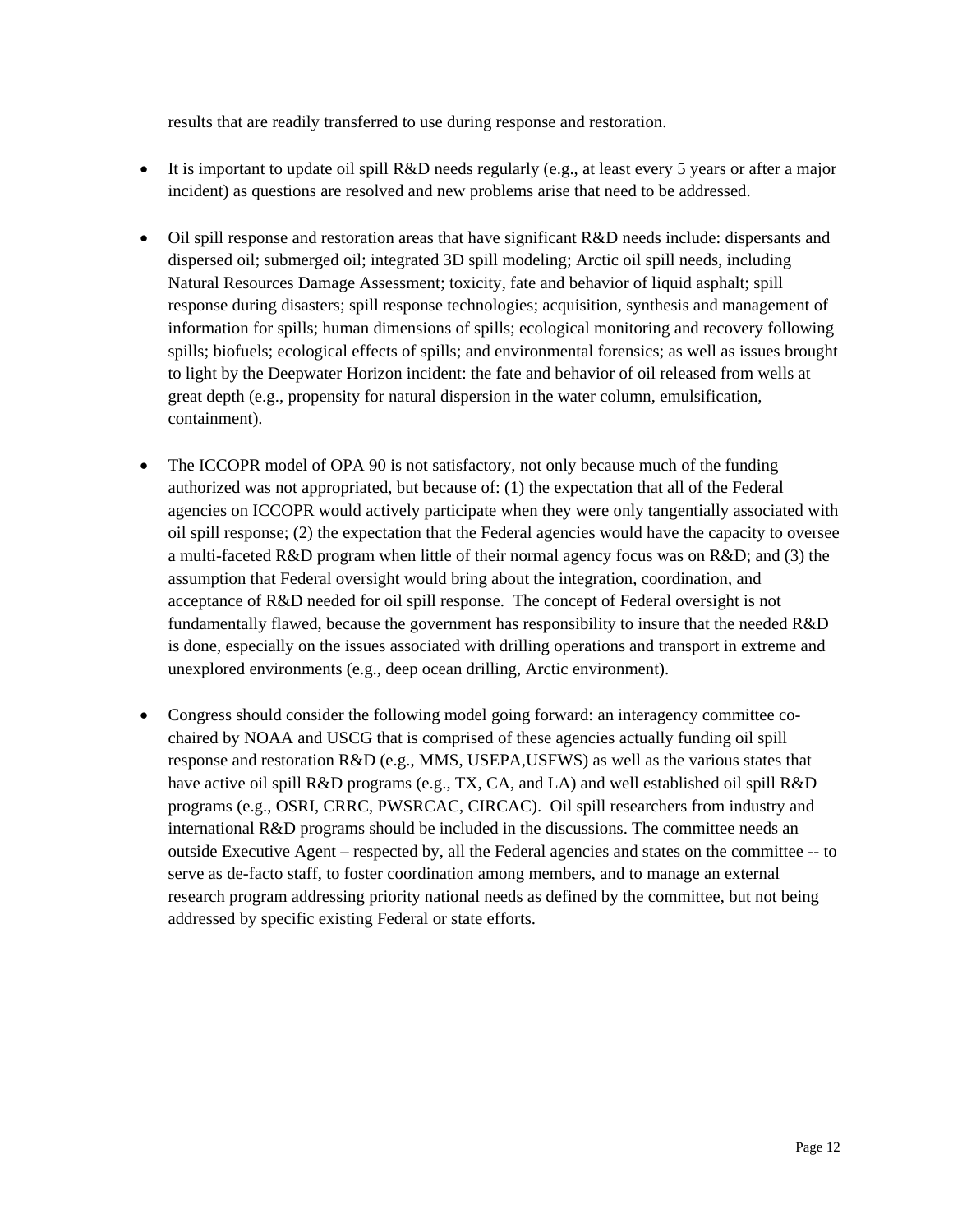## **Appendix A**

## Information on Dr. Kinner's research of bioremediation and contaminated subsurface environments

Prior to the formation of the CRRC, Dr. Kinner worked in the field of bioremediation. In the late 1980's, she lead an examination of the potential for *in situ* enhanced biodegradation of gasoline in New Hampshire groundwater through the introduction of nutrients and electron donors and found that complete *in situ* bioremediation is possible under optimal conditions. In the early 1990's, it became apparent that ecological interactions within the groundwater microbial community may be playing a role in bioremediation, she had NSF funding for research at the Massachusetts Military Reservation (MMR) in Sandwich, MA with partners at the United States Geological Survey (USGS) to investigate the role protistan predation on bioremediation of a subsurface wastewater plume. This research formed a cornerstone for future predation-linked bioremediation studies, and determined that groundwater protists can have a potentially rapid and major impact on bacteria associated with groundwater bioremediation. In the late 1990's, a spill of #2 fuel oil in a salt marsh in Portland, ME spurred CICEET-funded research on enhanced biodegradation of petroleum in salt marshes through the addition of nutrients and terminal electron acceptors such as oxygen and nitrate. This research found that bioremediation of petroleum contaminated salt marshes is possible through the addition of nutrients, oxygen and nitrate, with significantly less disturbance than typical mechanical remediation methods. Shortly thereafter, the Bedrock Bioremediation Center was formed with a grant from USEPA and examined bioremediation of chlorinated solvents in a fractured bedrock aquifer, a poorly understood environment with respect to bioremediation. The work focused on bioremediation of trichloroethene (TCE), one of the most common groundwater contaminants, and led to a better understanding of the important role nanoflagellates have in biodegradation of TCE, and confirmed the presence of nanoflagellates in anaerobic fractured-bedrock aquifers, something previously thought impossible. More recently, CRRC has partnered with SINTEF, the University of Rhode Island, and the University of Alaska in a Joint Industry Project (JIP) to examine the role of predation on biodegradation of crude oil in Arctic sea ice. This research is ongoing.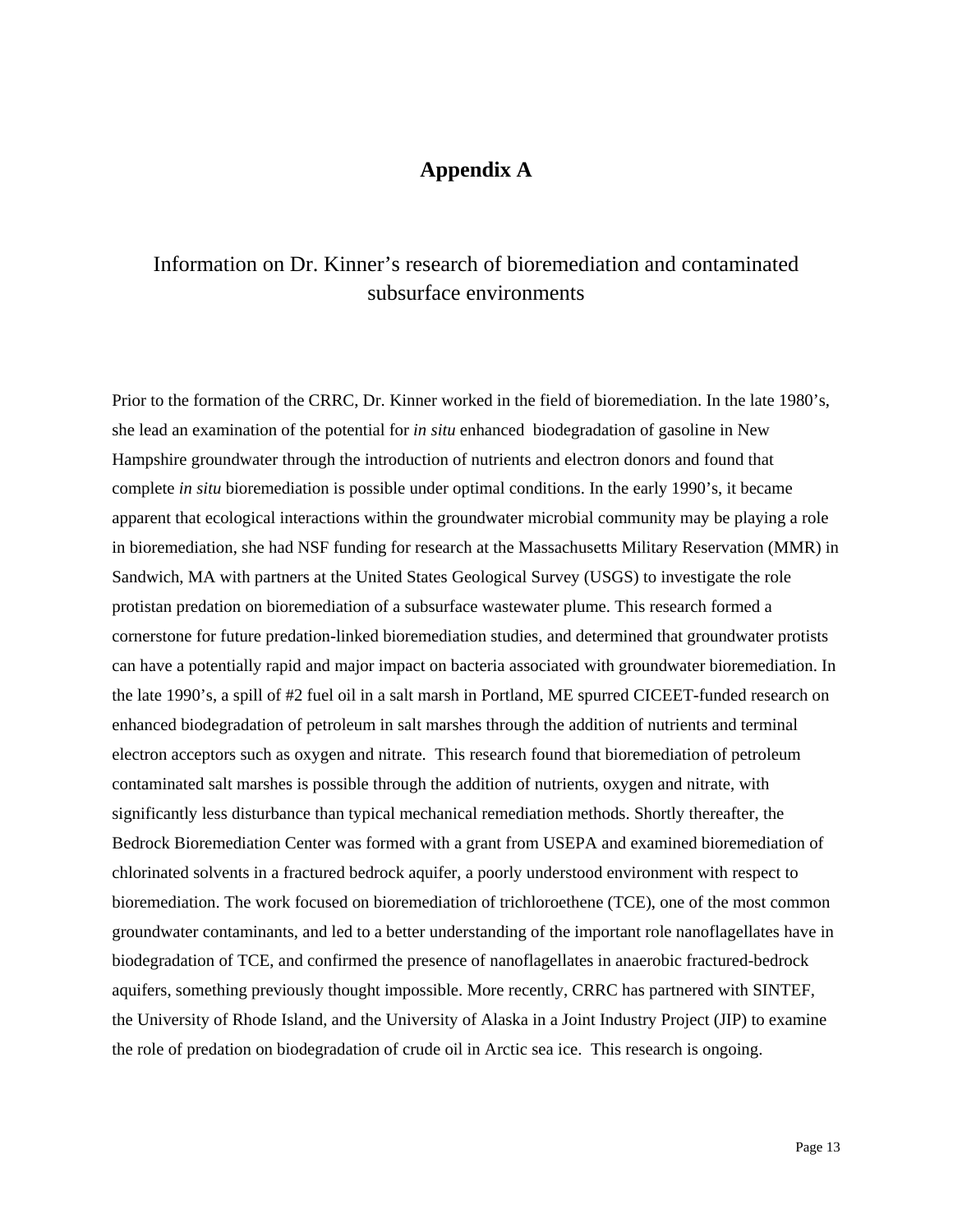## APPENDIX B

# **Oil Pollution Research and Development Funding**

*Prepared for NOAA ORR by CRRC*

#### R&D Needs

Title VII of the Oil Pollution Act of 1990 (OPA-90) addresses research. It mandated that an interagency committee, chaired by U.S. Coast Guard, develop a multi-disciplinary plan to identify "significant oil pollution research gaps" and "establish research priorities and goals for technology development related to prevention, response, mitigation and environmental effects". The first plan was released in 1993 and reviewed by the National Academy of Sciences. That plan was last revised in 1997, after which the Interagency Committee was less active. The broadly representative Advisory Committee to the Coastal Response Research Center ( a partnership between NOAA and the University of New Hampshire managing a national peer-reviewed competitive program) urged the Center to focus on this as one of its early activities. In 2003 and 2009, the Center hosted workshops which included participants from a broad spectrum of the oil spill community that resulted in reports on research needs for five year horizons. Each plan built upon the preceding ones and incorporated knowledge gained from research conducted over the intervening years.

#### R&D Funding

At the Federal level, OPA-90 authorized \$30M from 1991-1995 to fund a regional research competitive grants program to universities and research institutions. This program only funded 20 R&D projects totaling \$5.2M in 1994 -1995. EPA (~\$0.9M/yr), MMS (~\$0.9M/yr) and USCG (~\$0.7 – \$2M/yr) have used a fairly constant portion of the monies they receive from the Oil Spill Liability Trust Fund (OSLTF) to support specific R&D projects. A Congressional earmark, from 2002 to 2007, provided \$0.5 to \$3M/yr to NOAA to support its R&D partnership with the Coastal Response Research Center.

At the State level, there has been modest, but consistent funding for oil pollution R&D: Texas (\$1.2M/yr since 1991), California (\$0.3M – \$0.6M/yr since 1993), and Louisiana (\$0.5M to \$0.8M/yr since 1993). Each State's program funds research projects primarily through competitive intrastate grants. OPA-90 provided ~\$0.8 M/yr for the Prince William Sound Oil Spill Recovery Institute (OSRI) in Alaska (generated from interest from a ~\$22M trust within the OSLTF). While focused on regional research needs, these programs have provided important information to improve overall oil spill response.

Industry support for R&D, primarily through the American Petroleum Institute (API), the Marine Spill Response Corporation (MSRC) and a few joint industry/government programs, peaked from the mid 1970's to mid 1990's (~ \$50M expended by API over the years 1975-1996; MSRC conducted a \$30M research effort that was terminated in the mid-1990's). Since then, the private sector has drastically decreased its oil pollution R&D funding (API spent ~\$40K/yr for research since the year 2000).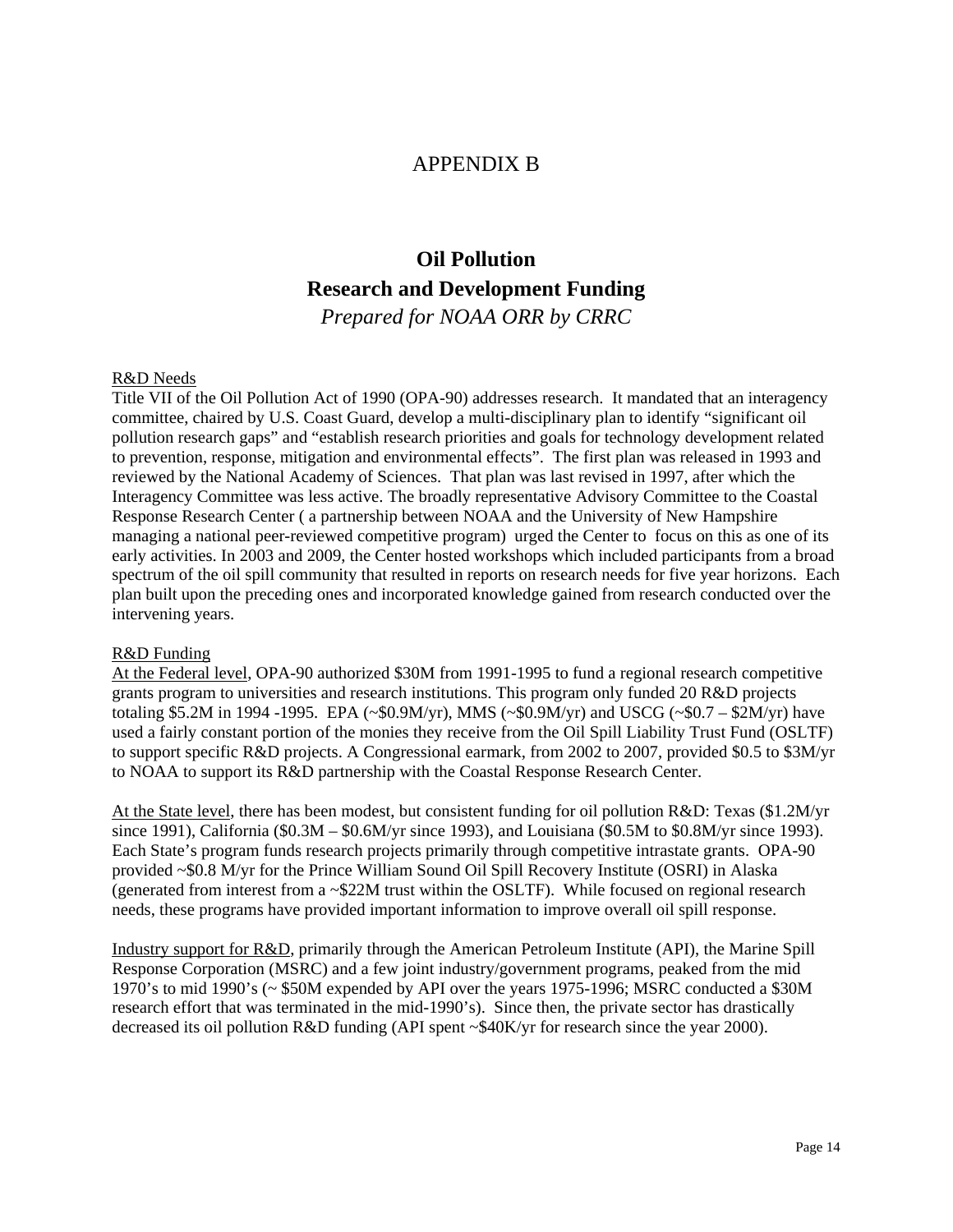## APPENDIX C

Dispersant Research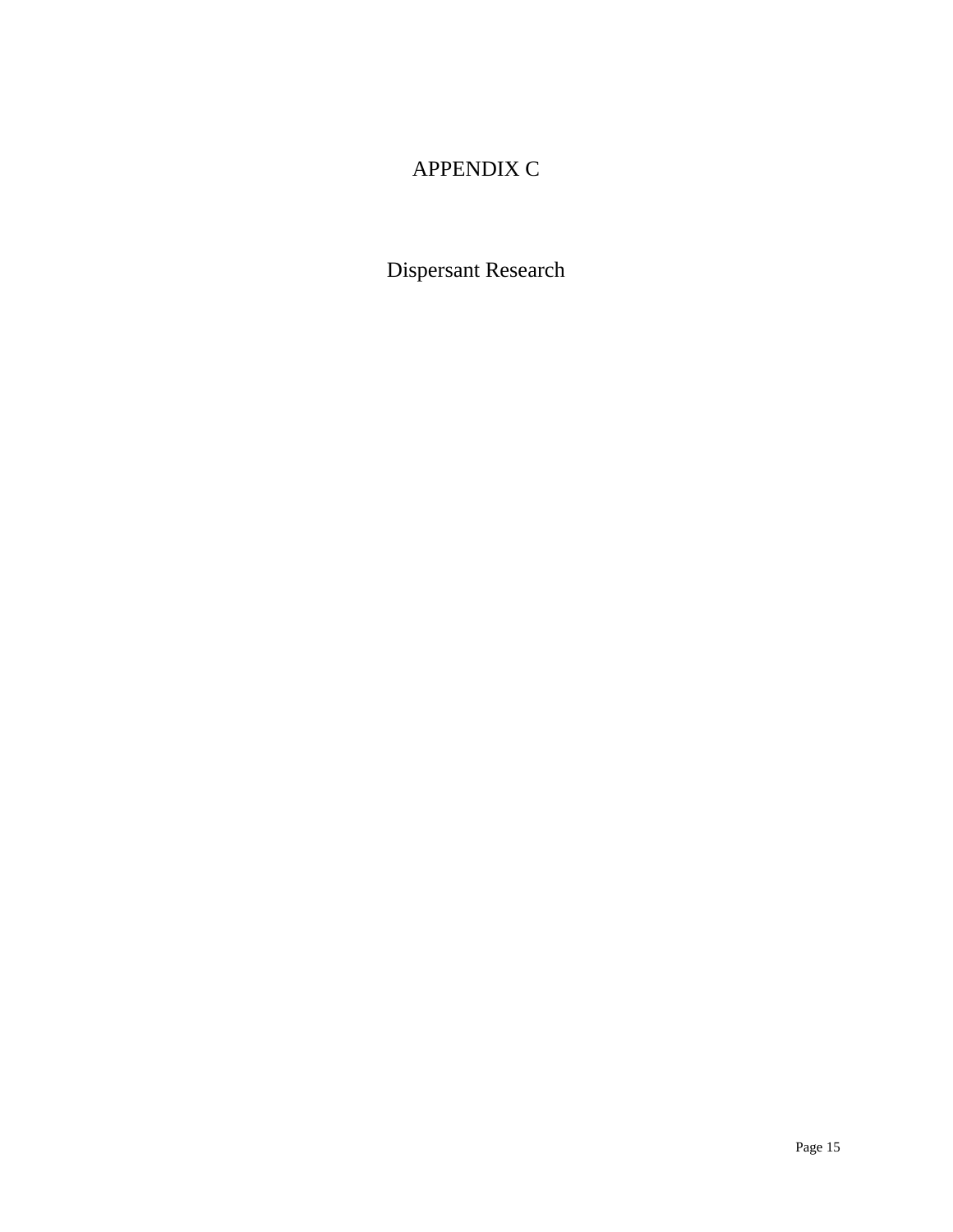| <b>Dispersed Oil Research Data</b>                  |                                                                                                                                                         |                                                                                                                                                                                                                      |                                                                    |                                       |                   |                                                |                                 |
|-----------------------------------------------------|---------------------------------------------------------------------------------------------------------------------------------------------------------|----------------------------------------------------------------------------------------------------------------------------------------------------------------------------------------------------------------------|--------------------------------------------------------------------|---------------------------------------|-------------------|------------------------------------------------|---------------------------------|
| Oil"                                                | <b>Topics from CRRC Workshop</b><br>Report on "Research &<br><b>Development Needs For Making</b><br><b>Decisions Regarding Dispersing</b>               | Project/PI                                                                                                                                                                                                           | Project's<br><b>Coverage of</b><br><b>Research</b><br><b>Topic</b> | <b>Expected</b><br>Completion<br>Date | <b>Funding \$</b> | Report/Abstract Available? If so, when & where | <b>Funding</b><br><b>Agency</b> |
|                                                     |                                                                                                                                                         | Table 1. EFFICACY TOPIC 1: Chemical Parameters that Influence Overall Effectiveness.                                                                                                                                 |                                                                    |                                       |                   |                                                |                                 |
| $\overline{IA.}$<br><b>Research</b><br><b>Topic</b> | Literature synthesis<br>on physical and<br>chemical properties<br>of oils that<br>determine the<br>overall effectiveness<br>of dispersant<br>muligation | "Dispersants: An Electronic Bibliography on<br>Effectiveness, Technological Advances, and<br>Toxicological Effects." Conover (LUMCON Library,<br>LSU)                                                                |                                                                    | Complete                              |                   | http://www.lumcon.edu/library/dispersants/     | Louisiana<br><b>OSRADP</b>      |
|                                                     |                                                                                                                                                         | "Stability and the Resurfacing of Dispersed Oil." Fingas<br>(Environment Canada)                                                                                                                                     | Partial                                                            | Complete                              |                   | http://www.pwsrcac.org/docs/d0026200.pdf       | <b>PWS RCAC</b>                 |
|                                                     |                                                                                                                                                         | "A Review of the Emulsification Tendencies and Long<br>Term Petroleum Trends of Alaska North Slope Oils and<br>the White Paper on Emulsification of ANS Crude Oil<br>Spilled in Valdez." Fingas (Environment Canada) | Partial                                                            | Complete                              |                   | http://www.pwsrcac.org/docs/d0024800.pdf       | <b>PWS RCAC</b>                 |
|                                                     |                                                                                                                                                         | 'Technology Assessment of the Use of Dispersants on<br>Spills from MMS-Regulated OCS Facilities" SL Ross<br>Envrionmental Research Ltd.                                                                              | Partial                                                            | Complete                              |                   | http://www.mms.gov/tarprojects/349.htm         | MMS                             |
|                                                     |                                                                                                                                                         | "Assessment of the Use of Dispersants on Marine Oil<br>Spills in California" SL Ross Envrionmental Research<br>Ltd.                                                                                                  | Partial                                                            | Complete                              |                   | http://www.mms.gov/tarprojects/413.htm         | <b>MMS</b>                      |
|                                                     |                                                                                                                                                         | "Chemical Characteristics of an Oil and the Relationship<br>to Dispersant Effectiveness" Emergencies Science<br>Division, Environment Canada                                                                         | Partial                                                            | Complete                              |                   | http://www.mms.gov/tarprojects/436.htm         | MMS                             |
|                                                     |                                                                                                                                                         | "Identification of Window of Opportunity for Chemical<br>Dispersants on Gulf of Mexico Crude Oils" SL Ross<br>Environmental Research Ltd.                                                                            | Partial                                                            | Complete                              |                   | http://ww.mms.gov/tarprojects/595.htm          | MMS                             |
| 1B.<br><b>Research</b><br><b>Topic</b>              | <b>Refining existing</b><br>datasets to correlate<br><i>physical and</i><br><i>chemical properties</i><br>of different types of                         | "Effectiveness by use of dispersant on various oils at<br>relevant weathering degree and ice concentrations." Task<br>leader - SINTEF (Norway)                                                                       | Partial                                                            | June, 2008                            |                   | TBA                                            | Shell                           |

Updated: 5/11/2010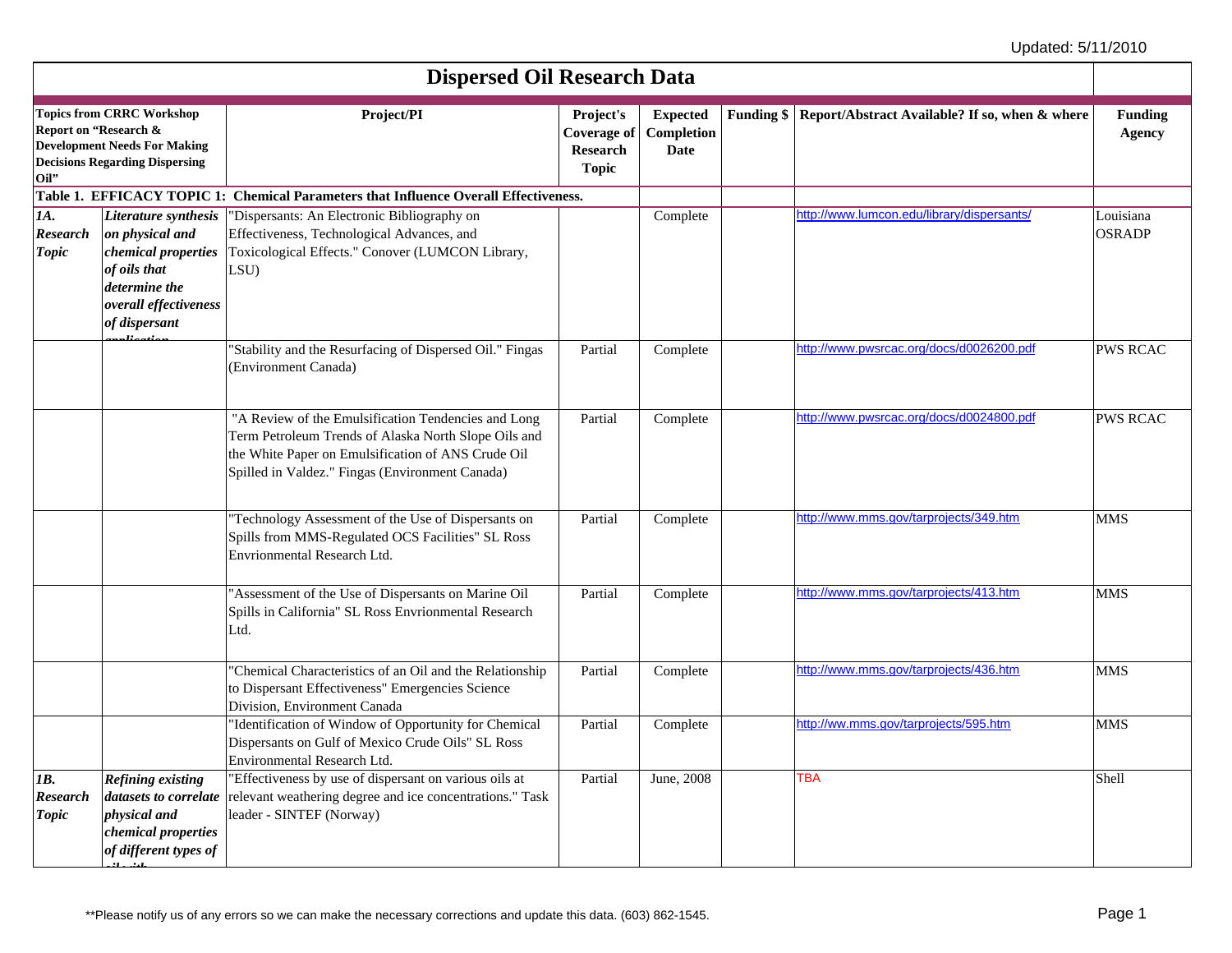| <b>Topics from CRRC Workshop</b><br>Report on "Research &<br><b>Development Needs For Making</b><br><b>Decisions Regarding Dispersing</b><br>Oil" | Project/PI                                                                                                                                                                                                                                                                 | Project's<br><b>Coverage of</b><br><b>Research</b><br><b>Topic</b> | <b>Expected</b><br>Completion<br>Date |           | Funding \$   Report/Abstract Available? If so, when & where               | <b>Funding</b><br><b>Agency</b>        |
|---------------------------------------------------------------------------------------------------------------------------------------------------|----------------------------------------------------------------------------------------------------------------------------------------------------------------------------------------------------------------------------------------------------------------------------|--------------------------------------------------------------------|---------------------------------------|-----------|---------------------------------------------------------------------------|----------------------------------------|
|                                                                                                                                                   | "Wave Tank Studies on Dispersant Effectiveness as a<br>Function of Energy Dissipation Rate and Particle Size<br>Distribution." Lee, Venosa (Bedford Institute of<br>Oceanography, Canada)                                                                                  | Partial                                                            | 2009                                  | \$199,999 | www.crrc.unh.edu/center_projects.htm/center_projec<br>ts.htm              | <b>CRRC</b>                            |
|                                                                                                                                                   | "Effects of Dispersants on Oil-SPM Aggregation and Fate<br>in US Coastal Waters." Khelifa, Fingas (Environment<br>Canada)                                                                                                                                                  | Partial                                                            | 2008                                  | \$126,378 | www.crrc.unh.edu/center_projects.htm                                      | <b>CRRC</b>                            |
|                                                                                                                                                   | "Development of a Numerical Algorithm to Compute the<br>Effects of Breaking Waves on Surface Oil Spilled at Sea:<br>Dispersion and Submergence/Over-Washing as Extremes<br>of a Theoretical Continuum." Reed, Daling, Johansen<br>(SINTEF Materials and Chemistry, Norway) | Partial                                                            | Complete                              | \$278,750 | www.crrc.unh.edu/center_projects.htm                                      | <b>CRRC</b>                            |
|                                                                                                                                                   | "Measurements and Modeling of Size Distributions,<br>Settling and Dispersions (turbulent diffusion) Rates of Oil<br>Droplets in Turbulent Flows." Katz, Gopalan (The Johns<br>Hopkins University, Department of Mechanical<br>Engineering)                                 | Partial                                                            | January, 2009                         | \$240,158 | www.crrc.unh.edu/center_projects.htm                                      | <b>CRRC</b>                            |
|                                                                                                                                                   | EMSA - Project: "Decision Support Tool for Dispersant<br>Use." (SINTEF, CEDRE, Alun Lewis Ltd)                                                                                                                                                                             | Partial                                                            | Completed<br>2006                     | \$100,000 | EMSA-Report + Model tool available: Contact:<br>Lito.Xirotyri@emsa.eu.int | SINTEF/<br>EMSA/<br><b>CEDRE/Lewis</b> |
|                                                                                                                                                   | "Correlating Results of Dispersants Effectiveness at<br>Ohmsett with Identical At-Sea trial: Effects of Oil<br>Viscosity and Dispersant to Oil Ratios" SL Ross<br>Envrionmental Research Ltd.                                                                              | Partial                                                            | Complete                              |           | http://www.mms.gov/tarprojects/477.htm                                    | <b>MMS</b>                             |
|                                                                                                                                                   | (above)                                                                                                                                                                                                                                                                    |                                                                    |                                       |           | http://www.mms.gov/tarprojects/526.htm                                    |                                        |
|                                                                                                                                                   | "Analysis of IFO-180 and IFO-380 Oil Properties for<br>Dispersant Windo of Opportunity" SL Ross<br>Envrionmental Research Ltd.                                                                                                                                             | Partial                                                            | Complete                              |           | http://www.mms.gov/tarprojects/506.htm                                    | <b>MMS</b>                             |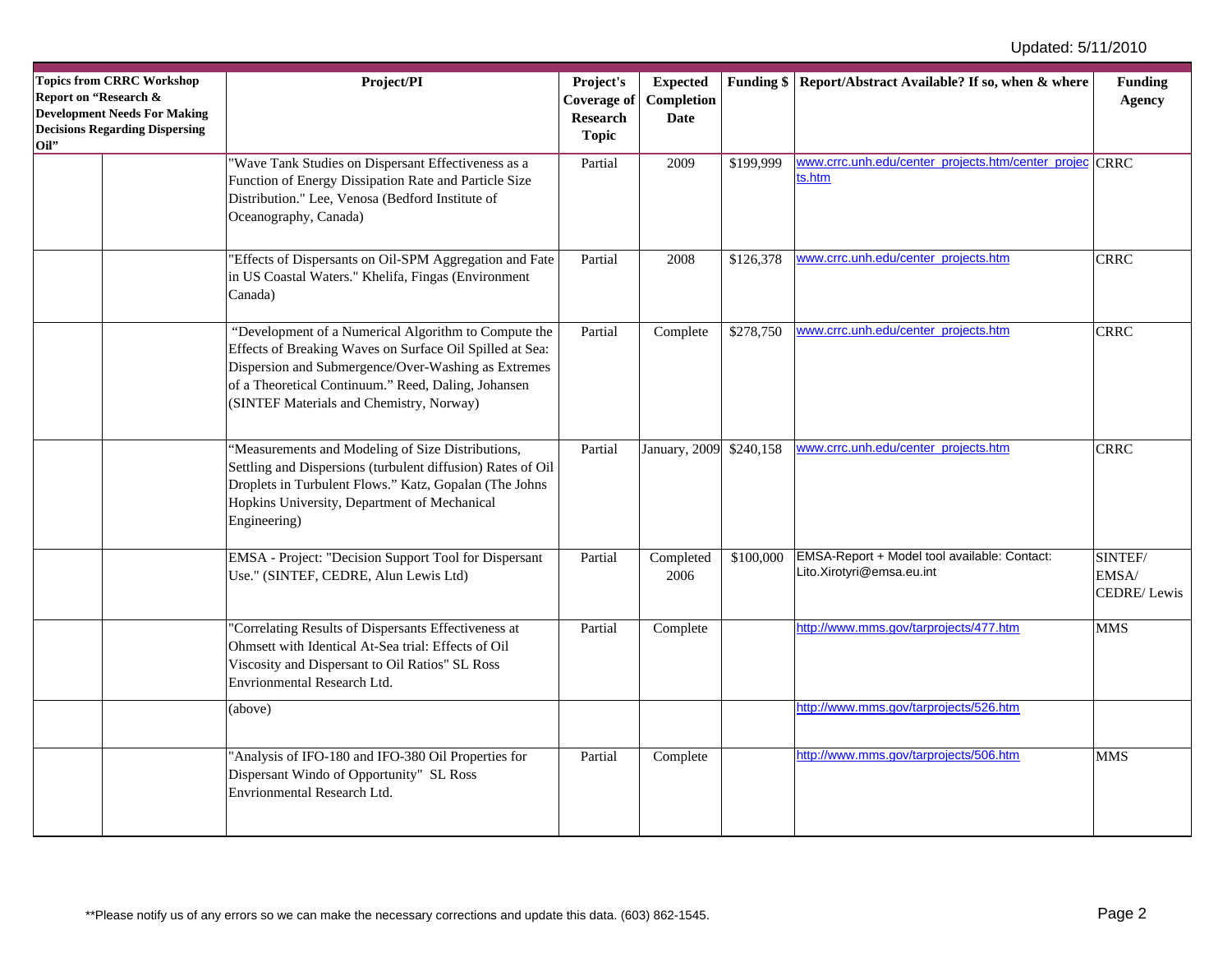| Oil"                                   | <b>Topics from CRRC Workshop</b><br>Report on "Research &<br><b>Development Needs For Making</b><br><b>Decisions Regarding Dispersing</b> | Project/PI                                                                                                                                                                                                                                                                 | Project's<br>Coverage of<br><b>Research</b><br><b>Topic</b> | <b>Expected</b><br>Completion<br>Date |  | Funding \$   Report/Abstract Available? If so, when & where                  | <b>Funding</b><br><b>Agency</b> |
|----------------------------------------|-------------------------------------------------------------------------------------------------------------------------------------------|----------------------------------------------------------------------------------------------------------------------------------------------------------------------------------------------------------------------------------------------------------------------------|-------------------------------------------------------------|---------------------------------------|--|------------------------------------------------------------------------------|---------------------------------|
|                                        |                                                                                                                                           | "Correlating Reults of Ohmsett Dispersant Test with At-<br>Sea Trials: Workshop to Coordinate Publications and<br>Prioritize Follow-up Research" SL Ross Envrionmental<br>Research Ltd.                                                                                    | Partial                                                     | Complete                              |  | http://www.mms.gov/tarprojects/507.htm                                       | <b>MMS</b>                      |
|                                        |                                                                                                                                           | Mitigating Oil Spills from Offshore and Gas Activities by<br>Enhancement of Oil-Mineral Aggregate Formation (DFO<br>Canada - Center for Offshore Oil & Gass Environmetnal<br>Research)                                                                                     |                                                             |                                       |  | http://www.mms.gov/tarprojects/585.htm                                       | <b>MMS</b>                      |
| 1C.<br><b>Research</b><br><b>Topic</b> | <b>Protocols for</b><br>creating weathered<br>oil/emulsions                                                                               | "Harmonization of SINTEF / CEDRE Methodologies."                                                                                                                                                                                                                           |                                                             | complete                              |  | SINTEF- reports: Contact: per.daling@sintef.no /<br>Francois.Merlin@cedre.fr | SINTEF/<br><b>CEDRE</b>         |
|                                        |                                                                                                                                           | 'Development of a Method to Produce Large Quantities<br>of Realistic Water-In-Oil Emulsions for Use in Evaluating<br>Oil Spill Response Equipment and Methods." Belore (SL<br>Ross Environmental Research Ltd.)                                                            |                                                             | Complete                              |  | http://www.mms.gov/tarprojects/516.htm                                       | <b>MMS</b>                      |
| ID.<br><b>Research</b><br><b>Topic</b> | Development of<br>standard oils with<br>known dispersibility<br>over a range of<br>variables, for use in<br>comparison with               | 'Wave Tank Studies on Dispersant Effectiveness as a<br>Function of Energy Dissipation Rate and Particle Size<br>Distribution." Lee, Venosa (Bedford Institute of<br>Oceanography, Canada)                                                                                  | Partial                                                     | see previous                          |  | www.crrc.unh.edu/center_projects.htm                                         | <b>CRRC</b>                     |
|                                        |                                                                                                                                           | 'Development of a Numerical Algorithm to Compute the<br>Effects of Breaking Waves on Surface Oil Spilled at Sea:<br>Dispersion and Submergence/Over-Washing as Extremes<br>of a Theoretical Continuum." Reed, Daling, Johansen<br>(SINTEF Materials and Chemistry, Norway) | Partial                                                     | see previous                          |  | www.crrc.unh.edu/center_projects.htm                                         | <b>CRRC</b>                     |
|                                        |                                                                                                                                           | "Measurements and Modeling of Size Distributions,<br>Settling and Dispersions (turbulent diffusion) Rates of Oil<br>Droplets in Turbulent Flows." Katz, Gopalan (The Johns<br>Hopkins University, Department of Mechanical<br>Engineering)                                 | Partial                                                     | see previous                          |  | www.crrc.unh.edu/center_projects.htm                                         | <b>CRRC</b>                     |
|                                        |                                                                                                                                           | 'Harmonization of SINTEF / CEDRE Methodologies"                                                                                                                                                                                                                            |                                                             | see previous                          |  |                                                                              | SINTEF/<br><b>CEDRE</b>         |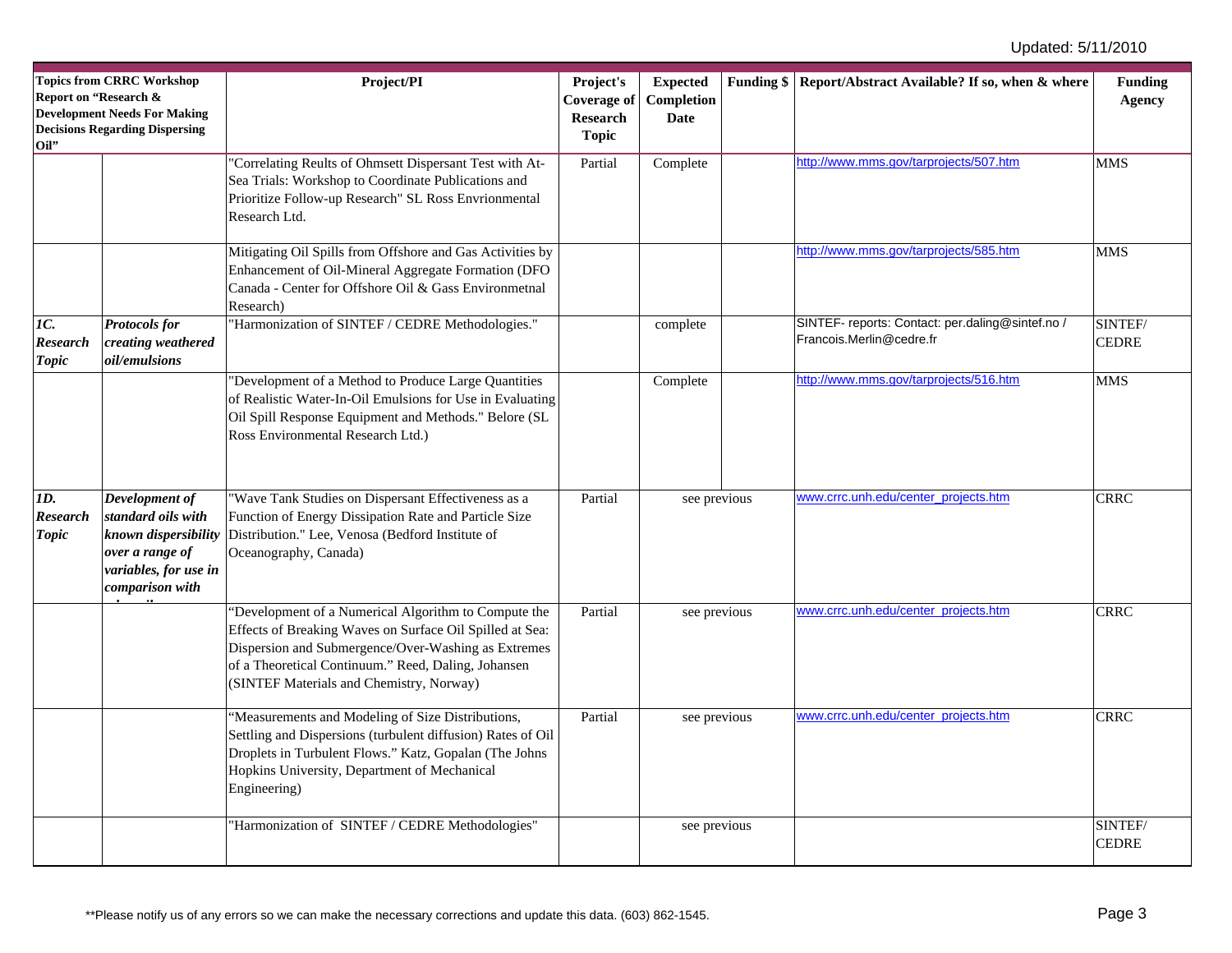| Oil"                                          | <b>Topics from CRRC Workshop</b><br>Report on "Research &<br><b>Development Needs For Making</b><br><b>Decisions Regarding Dispersing</b>                 | Project/PI                                                                                                                                                                                                                                                                 | Project's<br>Coverage of<br><b>Research</b><br><b>Topic</b> | <b>Expected</b><br>Completion<br><b>Date</b> |              | Funding \$ Report/Abstract Available? If so, when & where       | <b>Funding</b><br>Agency |
|-----------------------------------------------|-----------------------------------------------------------------------------------------------------------------------------------------------------------|----------------------------------------------------------------------------------------------------------------------------------------------------------------------------------------------------------------------------------------------------------------------------|-------------------------------------------------------------|----------------------------------------------|--------------|-----------------------------------------------------------------|--------------------------|
| <b>IE.</b><br><b>Research</b><br><b>Topic</b> | Development and<br>intercomparison<br>studies of methods<br>for measuring<br>droplet size<br>distributions and<br>energy dissipation<br>rate in different | "Wave Tank Studies on Dispersant Effectiveness as a<br>Function of Energy Dissipation Rate and Particle Size<br>Distribution." Lee, Venosa (Bedford Institute of<br>Oceanography, Canada)                                                                                  | Complete                                                    | see previous<br>see previous                 |              | www.crrc.unh.edu/center_projects.htm                            | <b>CRRC</b>              |
|                                               |                                                                                                                                                           | 'Development of a Numerical Algorithm to Compute the<br>Effects of Breaking Waves on Surface Oil Spilled at Sea:<br>Dispersion and Submergence/Over-Washing as Extremes<br>of a Theoretical Continuum." Reed, Daling, Johansen<br>(SINTEF Materials and Chemistry, Norway) | Complete                                                    |                                              |              | www.crrc.unh.edu/center_projects.htm                            | <b>CRRC</b>              |
|                                               |                                                                                                                                                           | "Measurements and Modeling of Size Distributions,<br>Settling and Dispersions (turbulent diffusion) Rates of Oil<br>Droplets in Turbulent Flows." Katz, Gopalan (The Johns<br>Hopkins University, Department of Mechanical<br>Engineering)                                 | Complete                                                    |                                              | see previous | www.crrc.unh.edu/center_projects.htm                            | <b>CRRC</b>              |
|                                               |                                                                                                                                                           | "JIP-Coastal Spill Contingency-Lifetime of Weathered<br>Oils Using Flume Basin."                                                                                                                                                                                           |                                                             | 2008                                         | \$300,000    | Contact: merete.moldestad@sintef.no                             | <b>SINTEF/JIP</b>        |
|                                               |                                                                                                                                                           | 'Laboratory Testing to Determine Dispersion<br>Predictability of the Baffled Flask Test (BFT) and<br>Swirling Flask Test (SWT)" US EPA and University of<br>Cincinnati                                                                                                     | Partial                                                     | Complete                                     |              | http://www.mms.gov/tarprojects/513.htm                          | <b>MMS</b>               |
|                                               |                                                                                                                                                           | 'Chemical Dispersant Research at Ohmsett: Phase 2 -<br>Validation of Small-Scale Laboratory Test Dispersant<br>Effectiveness Ranking " (Mr. Randy Belore/Dr. Ken<br>Trudel, S.L. Ross Environmental Research, Ltd)                                                         |                                                             |                                              |              | http://www.mms.gov/tarprojects/638.htm                          | <b>MMS</b>               |
|                                               |                                                                                                                                                           | "Analysis of Dispersant Effectiveness of Heavy Fuel Oils<br>and Weathered Crude Oils at Two Different Temperatures<br>Using the Baffled Flask Test" US EPA and University of<br>Cincinnati                                                                                 | Partial                                                     | Complete                                     |              | http://www.mms.gov/tarprojects/529.htm                          | <b>MMS</b>               |
| IF.<br><b>Research</b><br><b>Topic</b>        | Design and<br>implement a<br>research program<br>to fill identified                                                                                       | '2005 Research & Development Needs For Making<br>Decisions Regarding Dispersing Oil"                                                                                                                                                                                       | Partial                                                     | Complete                                     |              | www.crrc.unh.edu/dwg/dispersant workshop report<br>complete.pdf | <b>CRRC</b>              |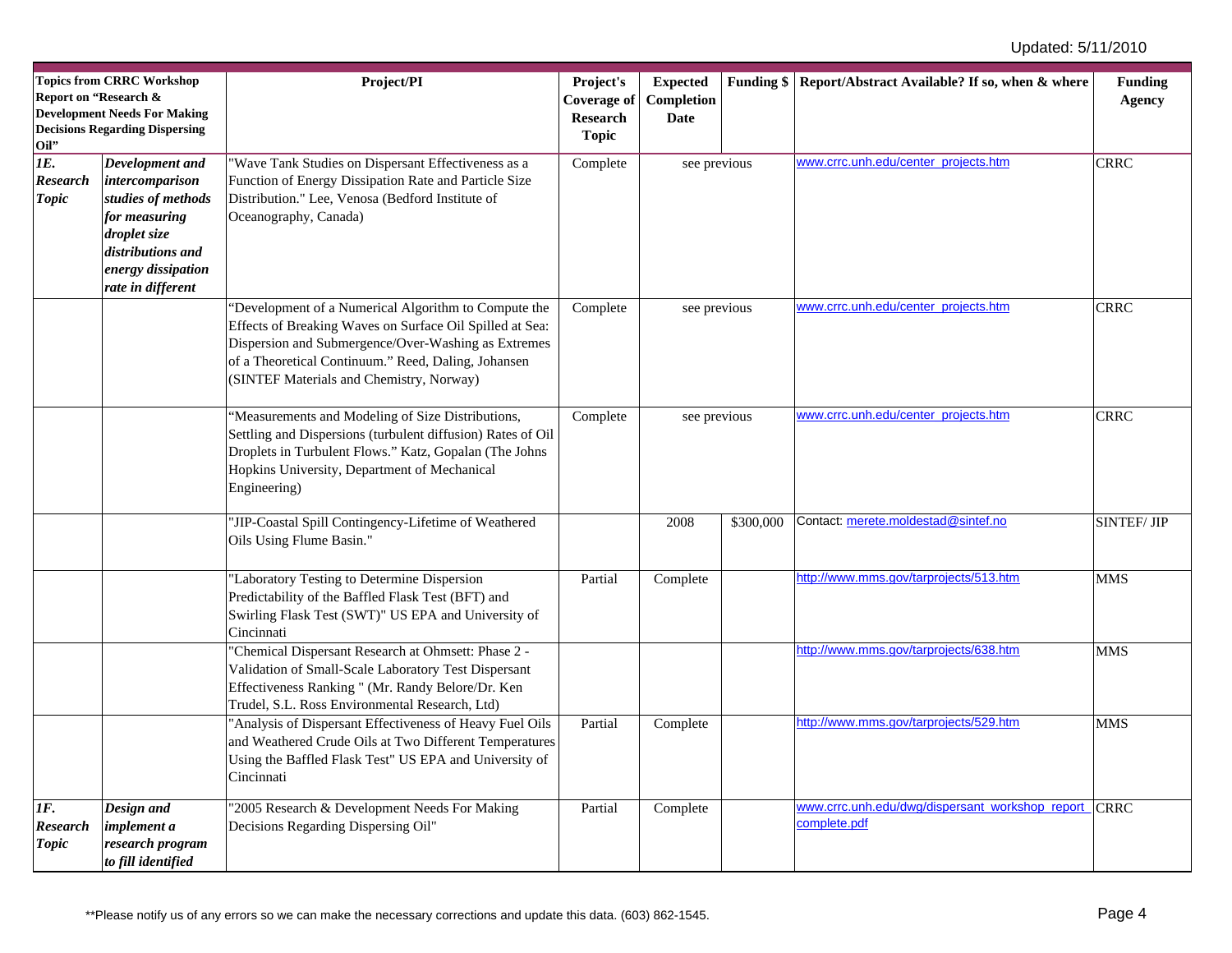| Report on "Research &<br>Oil" | <b>Topics from CRRC Workshop</b><br><b>Development Needs For Making</b><br><b>Decisions Regarding Dispersing</b> | Project/PI                                                                                                                                                                                                                                                       | Project's<br><b>Coverage of</b><br>Research<br><b>Topic</b> | <b>Expected</b><br>Completion<br><b>Date</b> |           | Funding \$   Report/Abstract Available? If so, when & where | <b>Funding</b><br><b>Agency</b>      |
|-------------------------------|------------------------------------------------------------------------------------------------------------------|------------------------------------------------------------------------------------------------------------------------------------------------------------------------------------------------------------------------------------------------------------------|-------------------------------------------------------------|----------------------------------------------|-----------|-------------------------------------------------------------|--------------------------------------|
|                               |                                                                                                                  | "JIP: Oil in Ice-Project4: Dispersant Effectiveness in Ice"                                                                                                                                                                                                      |                                                             | 2009                                         | \$350,000 | Draft report . 2009 Contact: per.daling@sintef.no           | Norwegian<br>reseach Counsil/<br>JIP |
|                               |                                                                                                                  | 'Using Dispersants to Test and Evaluate the Effectiveness<br>of Dispersants in Cold Water and Broken Ice." Belore<br>(SL Ross Environmental Research Ltd)                                                                                                        |                                                             | Complete                                     |           | http://www.mms.gov/tarprojects/450.htm                      | <b>MMS</b>                           |
|                               |                                                                                                                  | 'Ohmsett 2003 Cold Water Dispersant Effectiveness<br>Experiments." Belore (SL Ross Environmental Research<br>Ltd.                                                                                                                                                |                                                             | Complete                                     |           | http://www.mms.gov/tarprojects/476.htm                      | MMS                                  |
|                               |                                                                                                                  | "Dispersant Effectiveness Testing on Heavy OCS Crude<br>Oils at Ohmsett." Belore (SL Ross Environmental<br>Research Ltd.)                                                                                                                                        |                                                             | Complete                                     |           | http://www.mms.gov/tarprojects/514.htm                      | MMS                                  |
|                               |                                                                                                                  | 'The Effect of Warming Viscous Oils Prior to Discharge<br>on Dispersant Performance." Belore (SL Ross<br>Environmental Research Ltd.)                                                                                                                            |                                                             | Complete                                     |           | http://www.mms.gov/tarprojects/527.htm                      | <b>MMS</b>                           |
|                               |                                                                                                                  | "Dispersant Effectiveness Testing on Realistic Emulsions<br>at Ohmsett." Belore (SL Ross Environmental Research<br>Ltd.                                                                                                                                          |                                                             | Complete                                     |           | http://www.mms.gov/tarprojects/542.htm                      | <b>MMS</b>                           |
|                               |                                                                                                                  | 'Calm Sea Application of Dispersants." Trudel, Belore<br>(SL Ross Environmental Research Ltd.)                                                                                                                                                                   |                                                             | Complete                                     |           | http://www.mms.gov/tarprojects/545.htm                      | MMS                                  |
|                               |                                                                                                                  | "Chemical Dispersibility of OCS Crude Oils in Non-<br>Breaking Waves; Part 1 Determining the Limiting Oil<br>Viscosity for Dispersion in Non-Breaking Waves."<br>Trudel, Belore (SL Ross Environmental Research Ltd)<br>Lewis (Alun Lewis Oil Spill Consultancy) |                                                             | Complete                                     |           | http://www.mms.gov/tarprojects/546.htm                      | <b>MMS</b>                           |
|                               |                                                                                                                  | 'Research at Ohmsett on the Effectiveness of Chemical<br>Dispersants on Alaskan Oils in Cold Water." Trudel,<br>Belore (SL Ross Environmental Research Ltd.)                                                                                                     |                                                             | Complete                                     |           | http://www.mms.gov/tarprojects/568.htm                      | MMS                                  |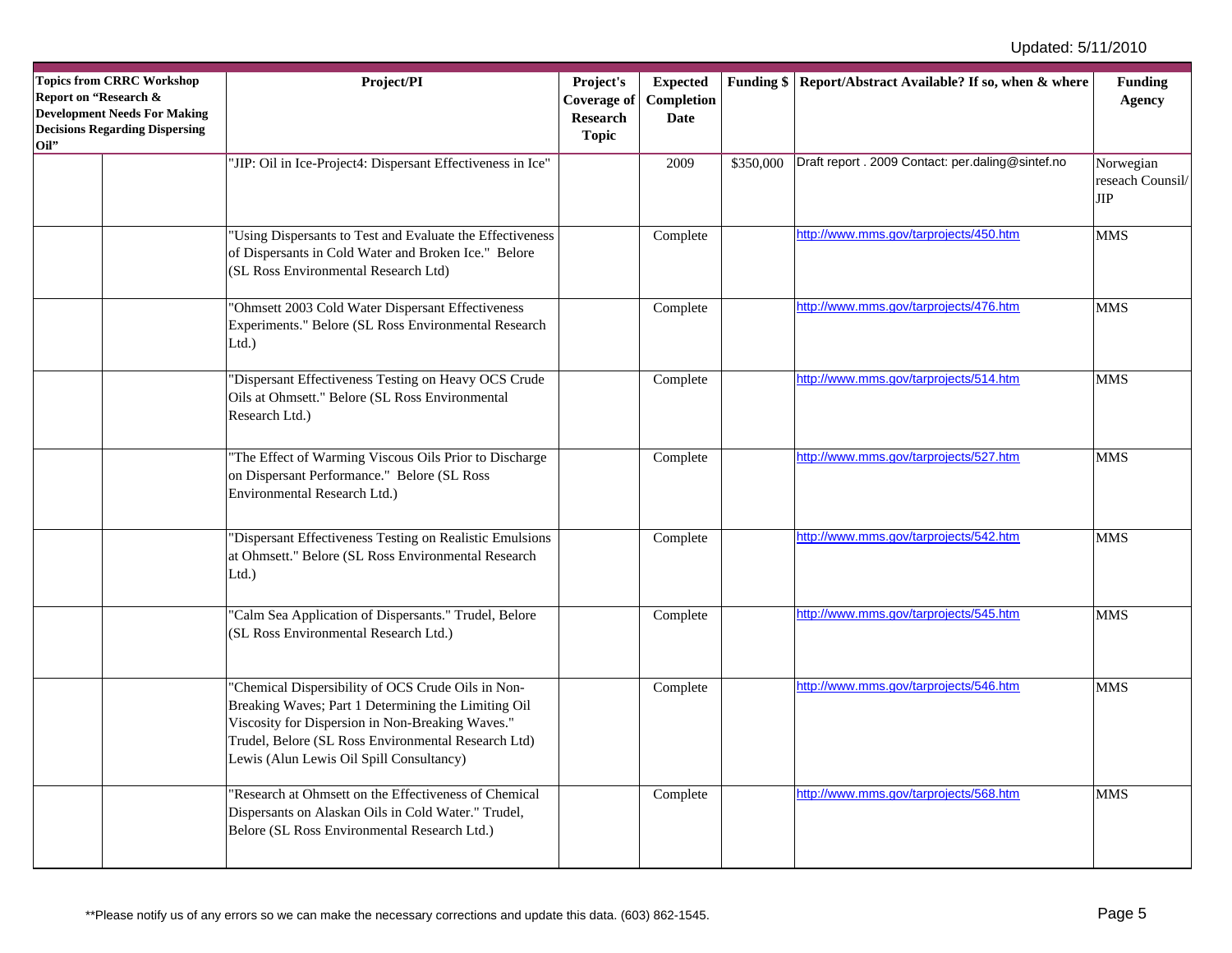| Report on "Research &<br>Oil" | <b>Topics from CRRC Workshop</b><br><b>Development Needs For Making</b><br><b>Decisions Regarding Dispersing</b> | Project/PI                                                                                                                                                                                                                | Project's<br><b>Coverage of</b><br>Research<br><b>Topic</b> | <b>Expected</b><br>Completion<br>Date | Funding \$   Report/Abstract Available? If so, when & where | <b>Funding</b><br>Agency |
|-------------------------------|------------------------------------------------------------------------------------------------------------------|---------------------------------------------------------------------------------------------------------------------------------------------------------------------------------------------------------------------------|-------------------------------------------------------------|---------------------------------------|-------------------------------------------------------------|--------------------------|
|                               |                                                                                                                  | 'Laboratory Study to Compare the Effectiveness of<br>Chemical Dispersants When Applied Dilute versus Neat"<br>SL Ross Environmental Research Ltd                                                                          | Partial                                                     | Complete                              | http://www.mms.gov/tarprojects/350.htm                      | <b>MMS</b>               |
|                               |                                                                                                                  | 'Changes with Dispersant Effectiveness with Extended<br>Exposure in Calm Seas" S.L. Ross Environmental<br>Research Ltd and Alun Lewis Oil Spill Consultancy                                                               | Partial                                                     | Complete                              | http://www.mms.gov/tarprojects/590.htm                      | <b>MMS</b>               |
|                               |                                                                                                                  | 'Development of a Training Package on the Use of<br>Chemical Dispersants for Ohmsett - The National Oil<br>Spill Response Test Facility" S.L. Ross Environmental<br>Research Ltd.                                         | Partial                                                     | Complete                              | http://www.mms.gov/tarprojects/613.htm                      | <b>MMS</b>               |
|                               |                                                                                                                  | 'Chemical Dispersant Research at Ohmsett" S.L. Ross<br>Environmental Research Ltd.                                                                                                                                        | Partial                                                     | Complete                              | http://www.mms.gov/tarprojects/615.htm                      | <b>MMS</b>               |
|                               |                                                                                                                  | 'Chemical Dispersant Research at Ohmsett" S.L. Ross<br>Environmental Research Ltd.Literature Review on<br>Chemical Treating Agents in Fresh and Brackish Water"<br>(Randy Belore, S.L. Ross Environmental Research, Ltd.) |                                                             |                                       | http://www.mms.gov/tarprojects/635.htm                      | <b>MMS</b>               |
|                               |                                                                                                                  | 'Chemical Dispersant Research at Ohmsett: Phase 2 -<br>Evaluation of Dispersant Effectiveness in Low-Dose,<br>Repeat Applications" (Mr. Randy Belore/Dr. Ken Trudel,<br>S.L. Ross Environmental Research, Ltd)            |                                                             |                                       | http://www.mms.gov/tarprojects/638.htm                      | <b>MMS</b>               |
|                               |                                                                                                                  | 'Chemical Dispersant Research at Ohmsett: Phase 2 -<br>Validation of Small-Scale Laboratory Test Dispersant<br>Effectiveness Ranking " (Mr. Randy Belore/Dr. Ken<br>Trudel, S.L. Ross Environmental Research, Ltd)        |                                                             |                                       | http://www.mms.gov/tarprojects/638.htm                      | <b>MMS</b>               |
|                               |                                                                                                                  | 'Review of Ohmsett Cold Water Testing." Fingas, DeCola<br>(Environment Canada)                                                                                                                                            |                                                             | February<br>2006                      | http://www.pwsrcac.org/docs/d0030200.pdf                    | <b>PWS RCAC</b>          |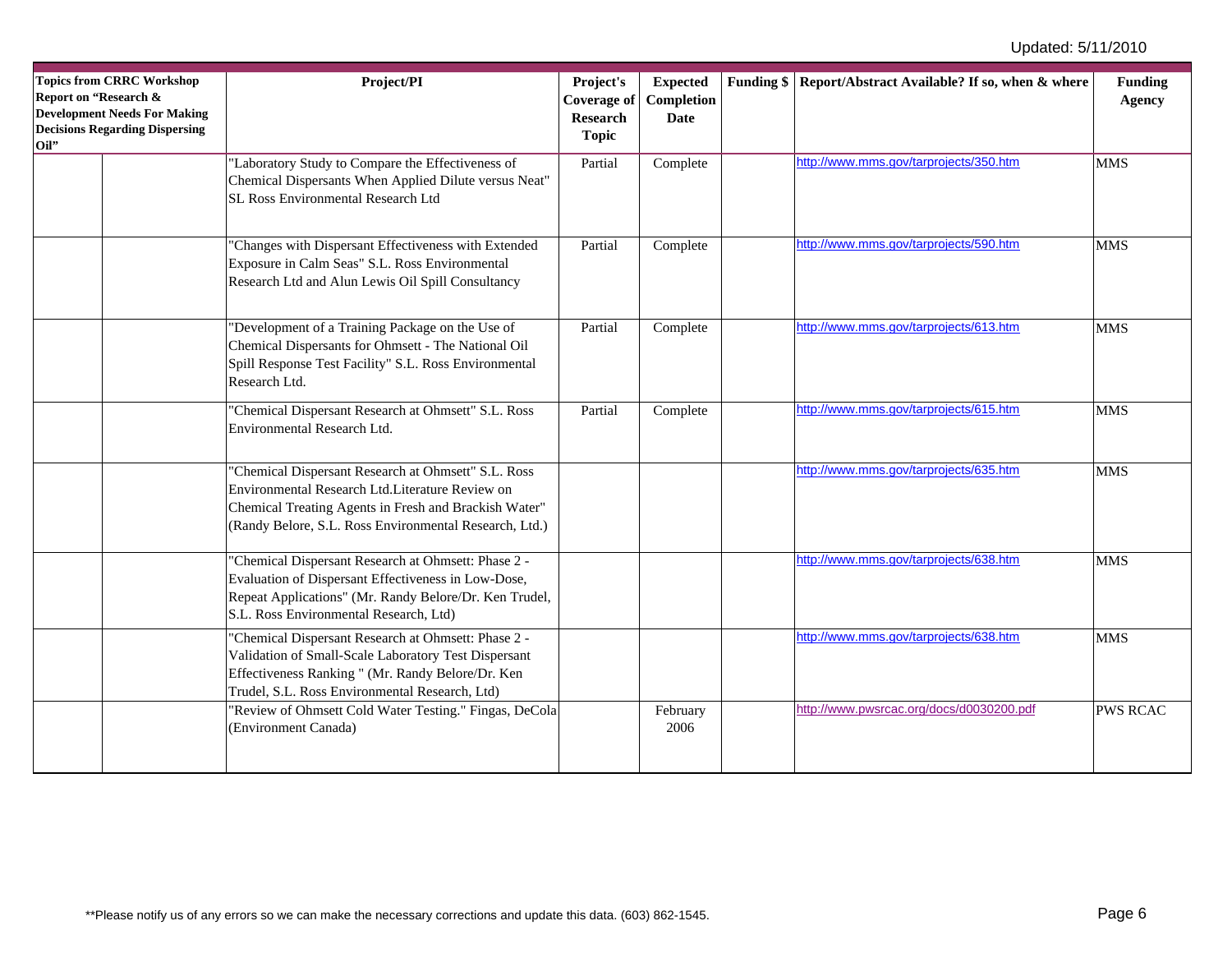| Oil"                                       | <b>Topics from CRRC Workshop</b><br>Report on "Research &<br><b>Development Needs For Making</b><br><b>Decisions Regarding Dispersing</b> | Project/PI                                                                                                                                                                                                               | Project's<br><b>Coverage of</b><br><b>Research</b><br><b>Topic</b> | <b>Expected</b><br>Completion<br><b>Date</b> |           | Funding \$   Report/Abstract Available? If so, when & where                    | <b>Funding</b><br><b>Agency</b>  |
|--------------------------------------------|-------------------------------------------------------------------------------------------------------------------------------------------|--------------------------------------------------------------------------------------------------------------------------------------------------------------------------------------------------------------------------|--------------------------------------------------------------------|----------------------------------------------|-----------|--------------------------------------------------------------------------------|----------------------------------|
| 2A.                                        | Determination of                                                                                                                          | Table 2. EFFICACY TOPIC 2: Operational and Hydrodynamic Parameters that Influence Overall Effectiveness.<br>'JIP-Coastal Spill Contingency-Lifetime of Weathered                                                         |                                                                    | 2008                                         | \$150,000 | Both projects just initiated. Contact:                                         | <b>SINTEF</b>                    |
| <b>Research</b><br><b>Topics</b>           | the factors that<br>represent realistic<br>operational<br>conditions for wave<br>tank test systems                                        | Oils." And the CRRC-project (see below)                                                                                                                                                                                  |                                                                    |                                              | \$120,000 | Merete.moldestad@sintef.no or<br>oistein.johansen@sintef.no                    |                                  |
| 2B.<br>Research<br><b>Topics</b>           | <b>Improving models</b><br>of dispersed oil<br>transport in the<br>upper mixed layer                                                      | CRRC-project: "Development of Numerical Algorithms<br>to Compute the Effects of Breaking Waves."                                                                                                                         |                                                                    | see previous                                 |           | www.crrc.unh.edu/center_projects.htm                                           | <b>CRRC/SINTEF</b>               |
|                                            |                                                                                                                                           | "Field Verification of Oil Spill Fate & Transport<br>Modeling and Linking CODAR Observation System Data<br>with SIMAP Predictions" Payne, French-McCay, Terrill,<br>Nordhaussen (Payne Environmental Consultants, Inc.)  | Complete                                                           | 2007                                         | \$196,041 | www.crrc.unh.edu/center_projects.htm                                           | <b>CRRC</b>                      |
| $2C$ .<br><b>Research</b><br><b>Topics</b> | <b>Update SMART</b><br>monitoring<br>protocols                                                                                            | "Field Verification of Oil Spill Fate & Transport<br>Modeling and Linking CODAR Observation System Data<br>with SIMAP Predictions." Payne, French-McCay, Terrill,<br>Nordhaussen (Payne Environmental Consultants, Inc.) | Partial                                                            | see previous                                 |           | www.crrc.unh.edu/center_projects.htm                                           | <b>CRRC</b>                      |
|                                            |                                                                                                                                           | "The NEBAJEX (MUMM /SINTEF /CEDRE)"                                                                                                                                                                                      | Complete                                                           | 2003                                         | project   | EU-funded Reports available: MUMM (Belgium) Contact:<br>R.Schallier@mumm.ac.be | SINTEF/<br>MUMM/<br><b>CEDRE</b> |
|                                            |                                                                                                                                           | 'Upgrade of SMART Dispersant Effectiveness<br>Monitoring Protocol" S.L. Ross Environmental Research<br>Ltd.                                                                                                              | Partial                                                            | Complete                                     |           | http://www.mms.gov/tarprojects/598.htm                                         | MMS/USCG                         |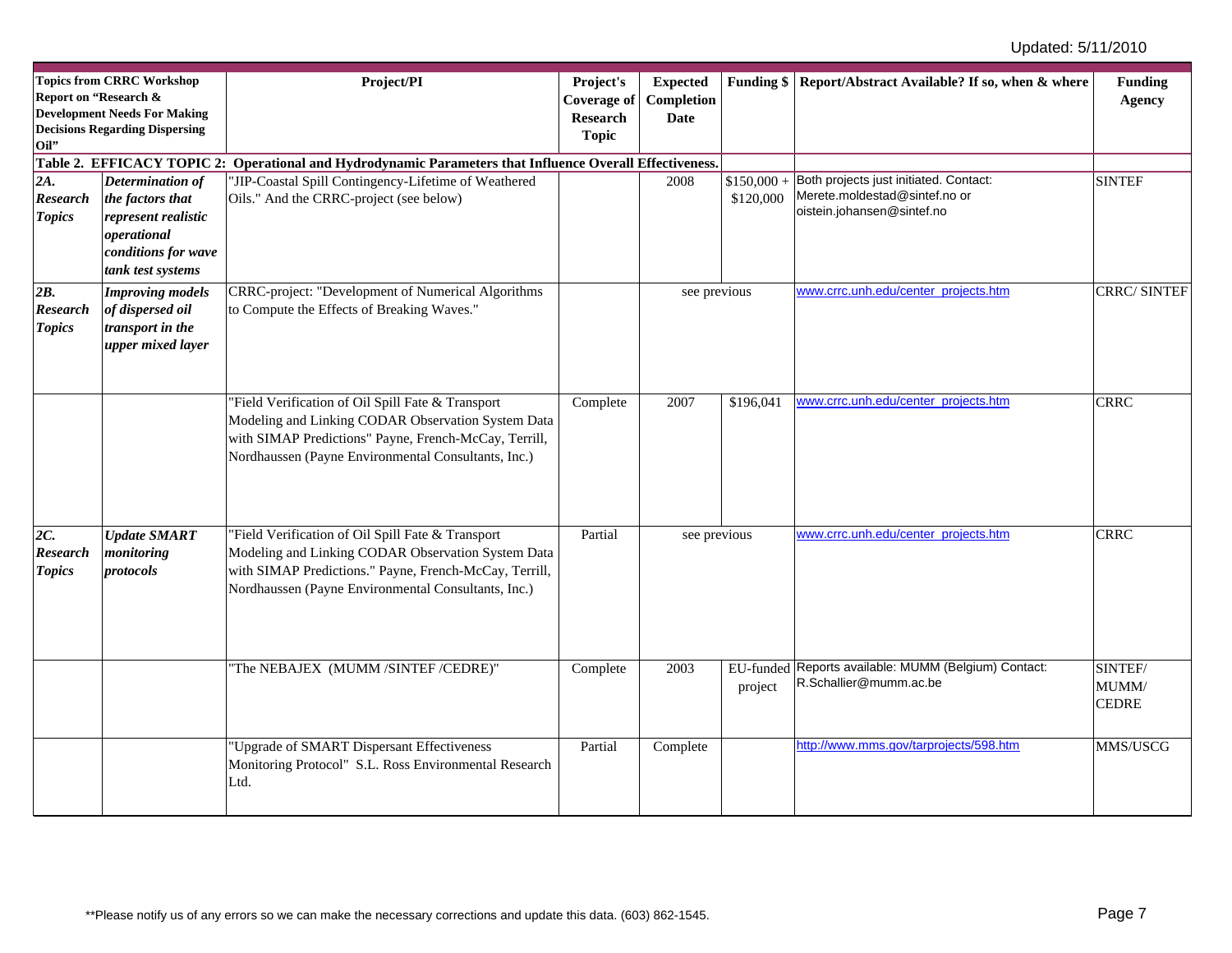| Report on "Research &<br>Oil"                  | <b>Topics from CRRC Workshop</b><br><b>Development Needs For Making</b><br><b>Decisions Regarding Dispersing</b> | Project/PI                                                                                                                                                                                                     | Project's<br><b>Coverage of</b><br><b>Research</b><br><b>Topic</b> | <b>Expected</b><br>Completion<br>Date |           | Funding \$   Report/Abstract Available? If so, when & where                                            | <b>Funding</b><br><b>Agency</b>     |
|------------------------------------------------|------------------------------------------------------------------------------------------------------------------|----------------------------------------------------------------------------------------------------------------------------------------------------------------------------------------------------------------|--------------------------------------------------------------------|---------------------------------------|-----------|--------------------------------------------------------------------------------------------------------|-------------------------------------|
| $\overline{2D}$ .<br>Research<br><b>Topics</b> | Assessment of the<br>effects of dispersant<br>application on<br>subsequent<br>mechanical<br><u>recovery of</u>   | "Mechanical Recovery of Oil Treated with Dispersant."                                                                                                                                                          |                                                                    | 2002                                  | \$50,000  | SINTEF Report available (in Norwegian)                                                                 | SINTEF/<br>Norwegian<br>Authorities |
|                                                |                                                                                                                  | 'Investigation of the Ability to Effectively Recover Oil<br>Following Dispersant Application" S.L. Ross<br>Environmental Research Ltd.                                                                         |                                                                    | Complete                              |           | http://www.mms.gov/tarprojects/589.htm                                                                 | <b>MMS</b>                          |
| $2E$ .<br><b>Research</b><br><b>Topics</b>     | <b>Optimizing the</b><br>operational<br>effectiveness of<br>dispersant                                           | "Improve and Adapt Existing Dispersant Application<br>Technology for Oil in Ice and Low Temperatures." Task<br>leader Sintef                                                                                   | Partial                                                            | August 2009                           |           | <b>TBA</b>                                                                                             | Shell                               |
|                                                |                                                                                                                  | "Development of New Application System for Large<br>Response Vessels."                                                                                                                                         | Complete                                                           | 2006                                  | \$60,000  | Report in Norwegian - Norsk Hydro Contact:<br>Fredrik.Schlanbusch@hydro.com or<br>per.daling@sintef.no | <b>SINTEF</b>                       |
|                                                |                                                                                                                  | "JIP-Oil in Ice: Development of Boat Application<br>Systems Use in Ice-Covered Areas."                                                                                                                         | Partial                                                            | 2009                                  | \$550,000 | Just initiated, project plans exists. Contact:<br>per.daling@sintef.no                                 | <b>SINTEF/JIP</b>                   |
|                                                |                                                                                                                  | "Chemical Dispersant Research at Ohmsett: Phase 2 -<br>Evaluation of Dispersant Effectiveness in Low-Dose,<br>Repeat Applications" (Mr. Randy Belore/Dr. Ken Trudel,<br>S.L. Ross Environmental Research, Ltd) |                                                                    |                                       |           | http://www.mms.gov/tarprojects/638.htm                                                                 | <b>MMS</b>                          |
| $2F$ .<br><b>Research</b><br><b>Topics</b>     | <b>Evaluation of new</b><br>technologies for<br>monitoring<br>dispersant<br>effectiveness in the                 | "Upgrading of Instrumentation at SINTEF and Testing<br>During Field Trials."                                                                                                                                   |                                                                    | 2006                                  | \$150,000 | Report to NOFO: from 2006 field trial (in Norwegian)<br>Contact: per.daling@sintef.no                  | SINTEF/<br>Statoil/NOFO             |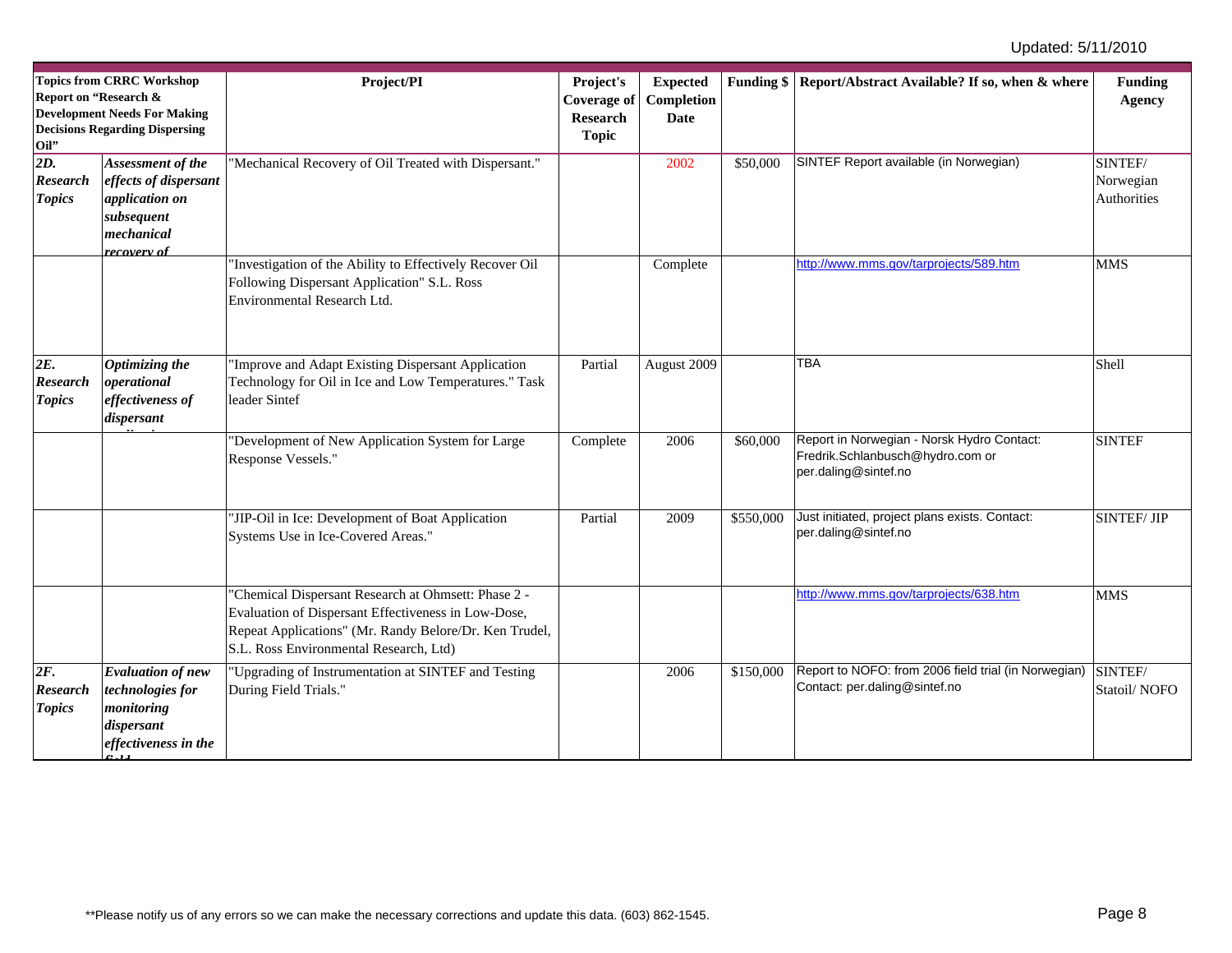| <b>Topics from CRRC Workshop</b><br>Report on "Research &<br><b>Development Needs For Making</b><br><b>Decisions Regarding Dispersing</b><br>Oil" |                                                                                         | Project/PI                                                                                                                                                                                                                                                                 | Project's<br><b>Coverage of</b><br><b>Research</b><br><b>Topic</b> | <b>Expected</b><br>Completion<br><b>Date</b> |           | Funding \$   Report/Abstract Available? If so, when & where                        | <b>Funding</b><br><b>Agency</b> |
|---------------------------------------------------------------------------------------------------------------------------------------------------|-----------------------------------------------------------------------------------------|----------------------------------------------------------------------------------------------------------------------------------------------------------------------------------------------------------------------------------------------------------------------------|--------------------------------------------------------------------|----------------------------------------------|-----------|------------------------------------------------------------------------------------|---------------------------------|
|                                                                                                                                                   |                                                                                         | Table 3. TOPIC 3: Modeling Integration of Chemical, Operational and Hydrodynamic Parameters.                                                                                                                                                                               |                                                                    |                                              |           |                                                                                    |                                 |
| 3A.<br><b>Research</b><br><b>Topics</b>                                                                                                           | Workshop on<br>requirements for<br>integrating oil<br>toxicity and                      | 'Innovative Coastal Modeling for Decision Support:<br>Integrating Physical, Biological, and Toxicological<br>Models"                                                                                                                                                       | Complete                                                           | Sept, 2006                                   |           | http://www.crrc.unh.edu/fall_institute/                                            | <b>CRRC</b>                     |
|                                                                                                                                                   |                                                                                         | "EIF Acute Project." (Statoil, Hydro, SINTEF, DnV)                                                                                                                                                                                                                         |                                                                    | 2007                                         | \$150,000 | Contact: Hanne Greiff Johnsen<br>(HANJO@statoil.com) or oistein.johansen@sintef.no | SINTEF/<br>Statoil/Hydro        |
| 3B.<br><b>Research</b><br><b>Topics</b>                                                                                                           | <b>Improved models to</b><br>predict dispersant<br>effectiveness and<br><i>oil fate</i> | "Development of a Numerical Algorithm to Compute the<br>Effects of Breaking Waves on Surface Oil Spilled at Sea:<br>Dispersion and Submergence/Over-Washing as Extremes<br>of a Theoretical Continuum." Reed, Daling, Johansen<br>(SINTEF Materials and Chemistry, Norway) | Partial                                                            | see previous                                 |           | www.crrc.unh.edu/center_projects.htm                                               | <b>CRRC</b>                     |
|                                                                                                                                                   |                                                                                         | "AMOS (JIP): Development of OSCAR-3DPlume."                                                                                                                                                                                                                                |                                                                    | 1999-2004                                    | \$500,000 | Contact: Mark.reed@sintef.no                                                       | <b>SINTEF/JIP</b>               |
|                                                                                                                                                   |                                                                                         | 'Validation of the Two Models Developed to Predict the<br>Window of Opportunity for Dispersant Use in the Gulf of<br>Mexico" (Khelifa, Environment Canada)                                                                                                                 |                                                                    |                                              |           | http://www.mms.gov/tarprojects/637.htm                                             | <b>MMS</b>                      |
|                                                                                                                                                   |                                                                                         | "Development of OSCAR-3D Plume: For Use of<br>Dispersant in Shallow Water."                                                                                                                                                                                                |                                                                    | 1999-2004                                    | \$500,000 | Contact: Mark.reed@sintef.no or<br>jim.r.clark@exxonmobil.com                      | SINTEF/<br>ExxonMobil           |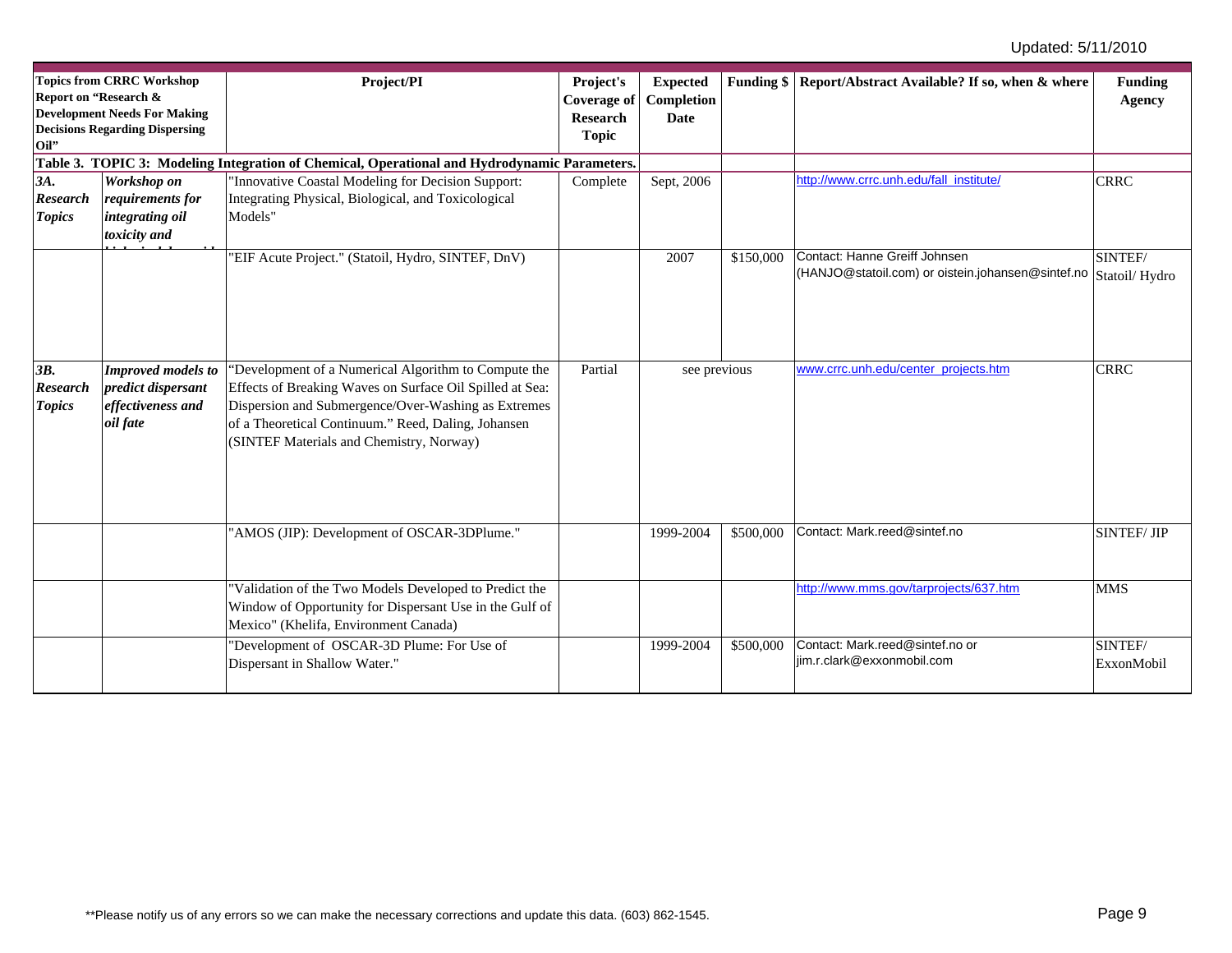| Oil"                                           | <b>Topics from CRRC Workshop</b><br>Report on "Research &<br><b>Development Needs For Making</b><br><b>Decisions Regarding Dispersing</b>              | Project/PI                                                                                                                                                                                                                   | Project's<br><b>Coverage of</b><br>Research<br><b>Topic</b>                                                                                                        | <b>Expected</b><br>Completion<br>Date |           | Funding \$   Report/Abstract Available? If so, when & where      | <b>Funding</b><br><b>Agency</b>                                                                                                                                                                                   |
|------------------------------------------------|--------------------------------------------------------------------------------------------------------------------------------------------------------|------------------------------------------------------------------------------------------------------------------------------------------------------------------------------------------------------------------------------|--------------------------------------------------------------------------------------------------------------------------------------------------------------------|---------------------------------------|-----------|------------------------------------------------------------------|-------------------------------------------------------------------------------------------------------------------------------------------------------------------------------------------------------------------|
| 1A.<br><b>Research</b><br><b>Topics</b>        | <b>Understanding the</b><br>interactions of<br>chemically<br>dispersed oil<br>droplets with<br>suspended                                               | Table 4. EFFECTS TOPIC 1: Fate of Oil and Dispersed Oil in the Water Column and Other Habitats.<br>"Effects of Dispersants on Oil-SPM Aggregation and Fate<br>in US Coastal Waters." Khelifa, Fingas (Environment<br>Canada) | Partial                                                                                                                                                            | see previous                          |           | www.crrc.unh.edu/center_projects.htm                             | <b>CRRC</b>                                                                                                                                                                                                       |
|                                                |                                                                                                                                                        | "Fate and Effects of Dispersed Oil in Shallow Water."                                                                                                                                                                        | Plan to<br>initiate in<br>2010                                                                                                                                     | 2009                                  | \$250,000 | Contact: Alf.g.melbye@sintef.no                                  | <b>SINTEF/JIP</b>                                                                                                                                                                                                 |
| <b>1B.</b><br><b>Research</b><br><b>Topics</b> | Assessment of the<br>degree, rate, and<br>consequences of<br>surfactant leaching<br>from surface slicks<br>and chemically<br>dispersed oil<br>droplets | "Petroleum Environmental Research Forum (PERF)<br>Project--Dispersant Effectiveness after Extended<br>Contact." Resby (SINTEF), Nedwed (ExxonMobil)                                                                          | Focus is<br>assessment of<br>degree, rate,<br>and<br>consequences<br>of surfactant<br>leaching from<br>urface slicks--<br>no study of<br>dispersed oil<br>droplets | May, 2007                             | \$350,000 | http://www.mms.gov/tarprojects/563.htm                           | ExxonMobil,<br>Total, Statoil, US<br>MMS, OSRL,<br>Alaska Clean<br>Seas, Sakhalin<br>Energy<br>Investment<br>Company (Shell<br>operated), Dept of<br>Fisheries and<br>Oceans Canada,<br>TX General Land<br>Office |
|                                                |                                                                                                                                                        | "SERF-JIP: Effectiveness of Dispersants after Extended<br>Contact Time with Oil." (SINTEF/CEDRE cooperation)                                                                                                                 |                                                                                                                                                                    | 2007                                  | \$300,000 | Contact: tim.j.nedwed@exxonmobil.com or<br>janne.resby@sintef.no | SINTEF/<br><b>CEDRE</b>                                                                                                                                                                                           |
| 1C.<br><b>Research</b><br><b>Topics</b>        | <b>Reconciliation of</b><br>the differences<br>between the<br>empirical<br>evaporation<br>approach and<br>traditional pseudo-                          | "Field Validations of Model Predictions."                                                                                                                                                                                    |                                                                                                                                                                    | 1996-2000                             |           | Contact: Mark.reed@sintef.no                                     | <b>SINTEF</b>                                                                                                                                                                                                     |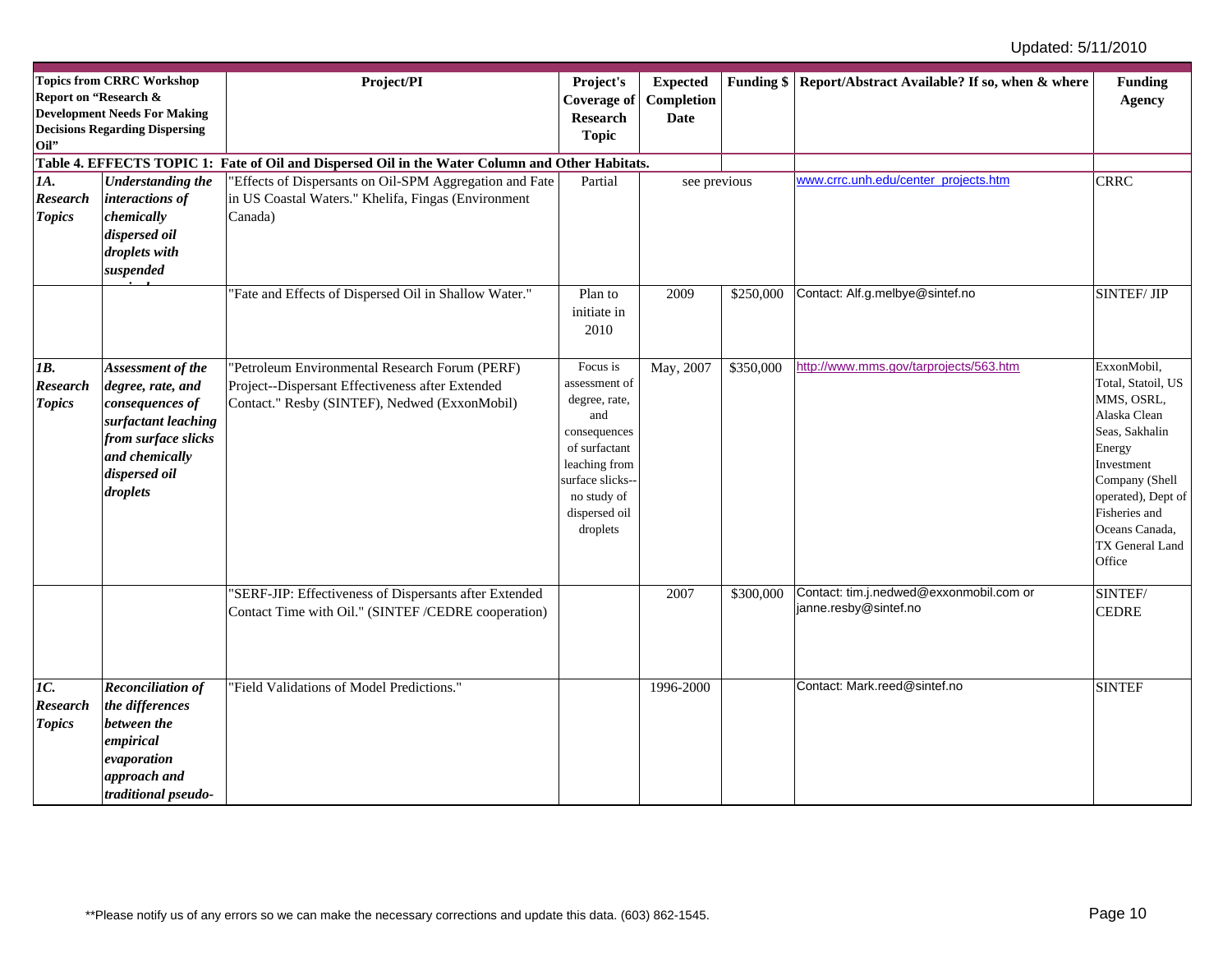| <b>Topics from CRRC Workshop</b><br>Report on "Research &<br><b>Development Needs For Making</b><br><b>Decisions Regarding Dispersing</b><br>Oil" |                                                                             | Project/PI                                                                                                                                                                                                                 | Project's<br><b>Coverage of</b><br><b>Research</b><br><b>Topic</b> | <b>Expected</b><br>Completion<br><b>Date</b> |                    | Funding \$   Report/Abstract Available? If so, when & where | <b>Funding</b><br>Agency                        |
|---------------------------------------------------------------------------------------------------------------------------------------------------|-----------------------------------------------------------------------------|----------------------------------------------------------------------------------------------------------------------------------------------------------------------------------------------------------------------------|--------------------------------------------------------------------|----------------------------------------------|--------------------|-------------------------------------------------------------|-------------------------------------------------|
| ID.<br><b>Research</b><br><b>Topics</b>                                                                                                           | Quantification of<br>the biodegradation<br>kinetics of<br>dispersed oil     | "Several Recent Research Projects at SINTEF." within<br>biodegradation of WAF and dispersed oil                                                                                                                            | Partial                                                            | 2000-2006                                    | \$400,000          | Contact: Odd.G.Brakstad@sintef.no                           | SINTEF/JIP/<br>Norwegian<br>Research<br>Council |
|                                                                                                                                                   |                                                                             | 'Biodegradation of Chemically Dispersed Oil: an<br>Ecosystem Approach" (AEA Technology)                                                                                                                                    | Partial                                                            | Complete                                     |                    | http://www.mms.gov/tarprojects/338.htm                      | <b>MMS</b>                                      |
|                                                                                                                                                   |                                                                             | "Effects of Chemically Dispersed and Biodegraded Oils"<br>(Plymouth Laboratories, Inc)                                                                                                                                     | Partial                                                            | Complete                                     |                    | http://www.mms.gov/tarprojects/449.htm                      | <b>MMS</b>                                      |
| <b>IE.</b><br><b>Research</b><br><b>Topics</b>                                                                                                    | Improve, verify,<br>and validate oil<br>spill trajectory and<br>fate models | "Field Verification of Oil Spill Fate & Transport<br>Modeling and Linking CODAR Observation System Data<br>with SIMAP Predictions." Payne, French-McCay, Terrill,<br>Nordhaussen (Payne Environmental Consultants, Inc.)   | Partial                                                            | July, 2007                                   | Complete           | www.crrc.unh.edu/center_projects.htm                        | <b>CRRC</b>                                     |
|                                                                                                                                                   |                                                                             | "Delivery and Quality Assurance of Short-Term<br>Trajectory Forecasts from HF Radar Observations."<br>Garfield (San Francisco State University), Paduan (U.S.<br>Naval Postgraduate School), Ohlmann (UC Santa<br>Barbara) | Partial                                                            | Dec, 2008                                    | \$229,904          | www.crrc.unh.edu/center_projects.htm                        | <b>CRRC</b>                                     |
|                                                                                                                                                   |                                                                             | "A Continuous Ongoing Process."                                                                                                                                                                                            |                                                                    |                                              | \$100,000/<br>year | Contact: Mark.reed@sintef.no                                | <b>SINTEF</b>                                   |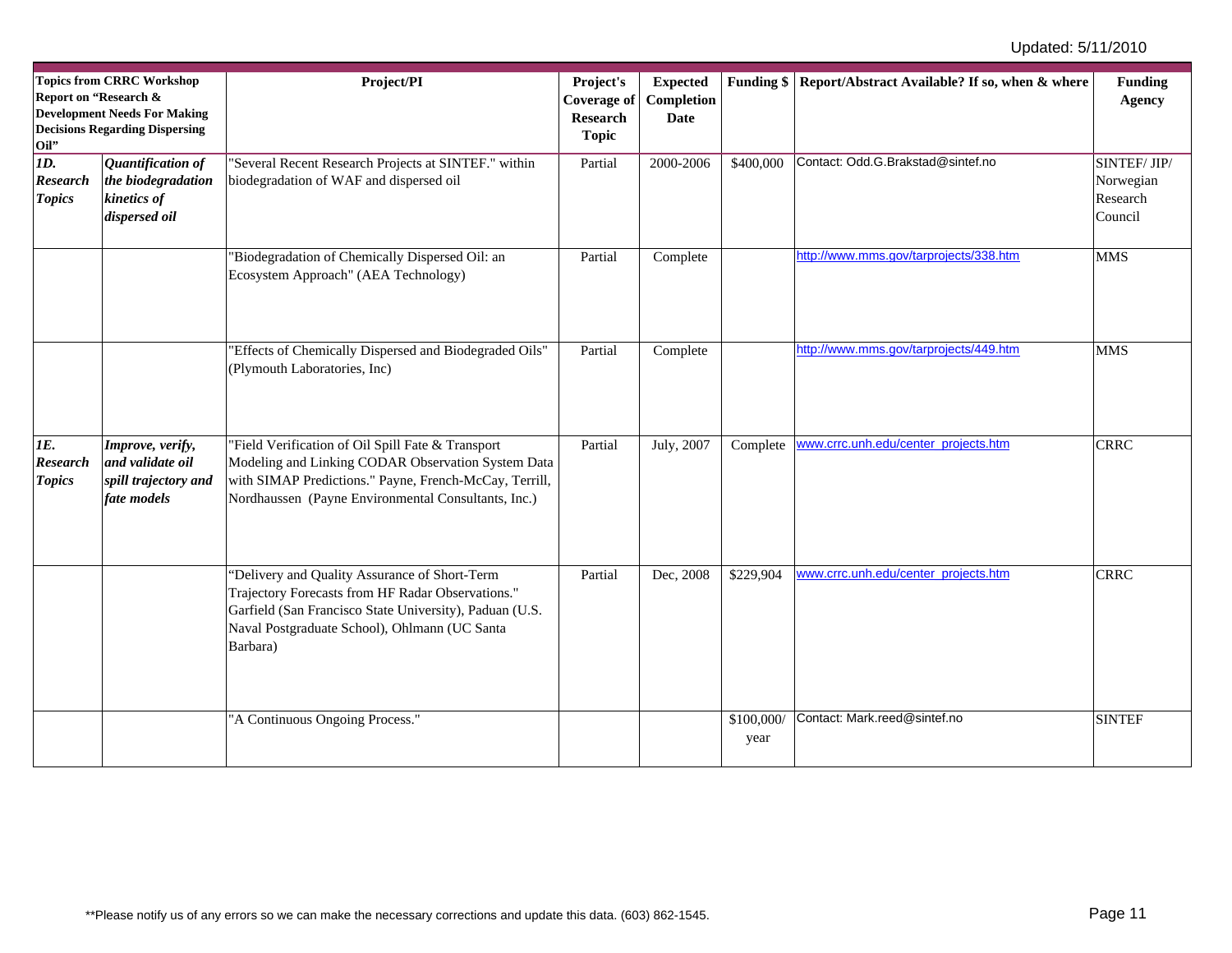| Report on "Research &<br>Oil"              | <b>Topics from CRRC Workshop</b><br><b>Development Needs For Making</b><br><b>Decisions Regarding Dispersing</b>                                    | Project/PI                                                                                                                                                                                                                                                 | Project's<br><b>Coverage of</b><br><b>Research</b><br><b>Topic</b> | <b>Expected</b><br>Completion<br>Date |                    | Funding \$   Report/Abstract Available? If so, when & where                                 | <b>Funding</b><br><b>Agency</b>             |
|--------------------------------------------|-----------------------------------------------------------------------------------------------------------------------------------------------------|------------------------------------------------------------------------------------------------------------------------------------------------------------------------------------------------------------------------------------------------------------|--------------------------------------------------------------------|---------------------------------------|--------------------|---------------------------------------------------------------------------------------------|---------------------------------------------|
|                                            |                                                                                                                                                     | Table 5. EFFECTS TOPIC 2: Realistic Exposure Regimes/Toxicity Testing.                                                                                                                                                                                     |                                                                    |                                       |                    |                                                                                             |                                             |
| 2A.<br><b>Research</b><br><b>Topics</b>    | Develop methods<br>for collection and<br>analysis of samples<br>of dissolved phase<br>and particulate/oil-<br>droplet phase PAH<br>in environmental | "Acute and Chronic Effects of Oil, Dispersant and<br>Dispersed Oil to Sensitive Symbiotic Cnidarian Species,<br>Including Corals." Mitchelmore, Baker, Hatch (University<br>of Maryland Chesapeake Biological Laboratory)                                  | Partial                                                            | July, 2008                            | \$199,247          | www.crrc.unh.edu/center_projects.htm                                                        | <b>CRRC</b>                                 |
|                                            |                                                                                                                                                     | "Studies Using Aquatic Turtles (the Diamondback<br>Terrapin and Snapping Turtle) to Assess the Potential<br>Long-Term Effects of Oiling of Nests During Early<br>Embryonic Development." Rowe (University of Maryland<br>Chesapeake Biological Laboratory) | Partial                                                            | 2008                                  | \$205,421          | www.crrc.unh.edu/center_projects.htm                                                        | <b>CRRC</b>                                 |
|                                            |                                                                                                                                                     | "Long-term Effects - Exposure Methodology<br>Development."                                                                                                                                                                                                 | partial                                                            | 2007                                  | \$100,000          | Contact: Trond.Nordtug@sintef.no                                                            | SINTEF/<br>Norwegian<br>Research<br>Council |
| 2B.<br><b>Research</b><br><b>Topics</b>    | <b>Monitoring</b><br>dispersed oil<br>concentrations at<br>spills of opportunity                                                                    | SINTEF is responsible for all monitoring of dispersed oil<br>during field testing by NOFO of dispersant on<br>experimental oil spills                                                                                                                      | Partial                                                            |                                       | \$150,000/<br>year | NOFO-reports (in Norwegian); Contact:<br>per.daling@sintef.no                               | <b>SINTEF</b>                               |
|                                            |                                                                                                                                                     | Effects of Dispersed Oil on Arctic Marine Environments                                                                                                                                                                                                     |                                                                    |                                       |                    | Contact: victoria.broje@shell.com                                                           | JIP/Shell                                   |
| $2C$ .<br><b>Research</b><br><b>Topics</b> | Literature synthesis<br>of dispersed oil<br>toxicity studies                                                                                        | "Effect of Dispersed Oil."                                                                                                                                                                                                                                 | partial                                                            | 2007                                  | \$100,000          | Report pending. Contact: Tone Frost, Statoil<br>(TKF@statoil.no) or Trond.Nordtug@sintef.no | <b>SINTEF/Statoil</b>                       |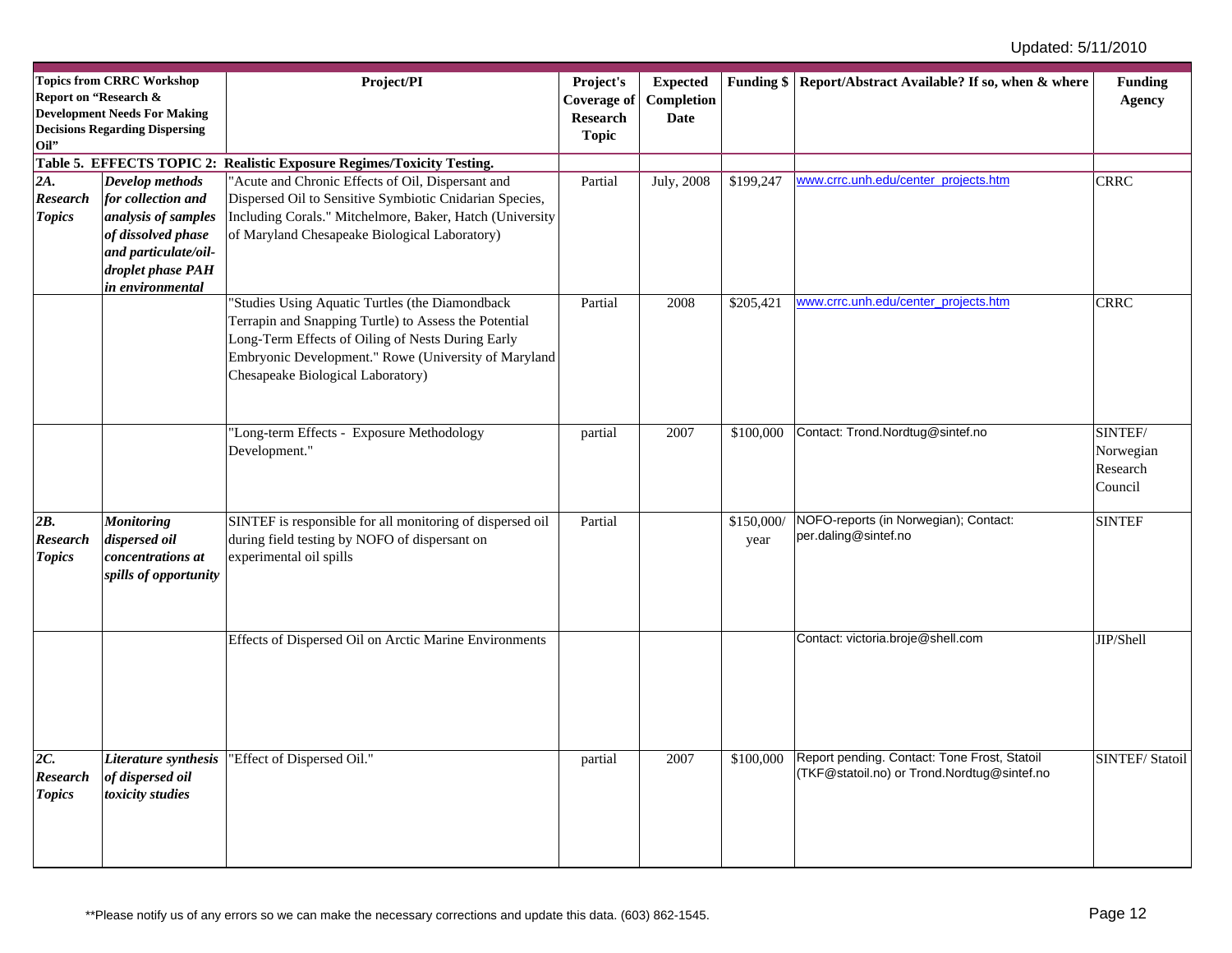| <b>Topics from CRRC Workshop</b><br>Report on "Research &<br><b>Development Needs For Making</b><br><b>Decisions Regarding Dispersing</b><br>Oil" |                                                                                               | Project/PI                                                                                                                     | Project's<br><b>Coverage of</b><br><b>Research</b><br><b>Topic</b> | <b>Expected</b><br>Completion<br>Date |           | Funding \$   Report/Abstract Available? If so, when & where | Funding<br><b>Agency</b>                                                                                                                                                                                                        |
|---------------------------------------------------------------------------------------------------------------------------------------------------|-----------------------------------------------------------------------------------------------|--------------------------------------------------------------------------------------------------------------------------------|--------------------------------------------------------------------|---------------------------------------|-----------|-------------------------------------------------------------|---------------------------------------------------------------------------------------------------------------------------------------------------------------------------------------------------------------------------------|
| 2D.<br><b>Research</b><br><b>Topics</b>                                                                                                           | <b>Standard methods</b><br>for toxicity testing<br>of dispersed oil<br><i>appropriate for</i> | "Method Development for Testing Effects of Dispersed<br>Oil Droplets on Fish Larvae and Calanus."                              | Partial                                                            | 2007                                  | \$100,000 | Contact: Trond.Nordtug@sintef.no                            | SINTEF/<br>Norwegian<br>Research<br>Council                                                                                                                                                                                     |
|                                                                                                                                                   |                                                                                               | "Chemical Response to Oil Spill: Ecological Effects<br>Research Forum (CROSERF)" (Ecosystem Management<br>and Associates, Inc) | Partial                                                            | Complete                              |           | http://www.mms.gov/tarprojects/296.htm                      | API, Exxon,<br>Chevron,<br>Marine Spill<br>Response<br>Corporation,<br>state<br>government<br>agencies (AK,<br>CA, FL, LA,<br>TX, WA),<br>federal<br>government<br>agencies (MMS,<br>NOAA, EPA)<br>and<br>Environment<br>Canada |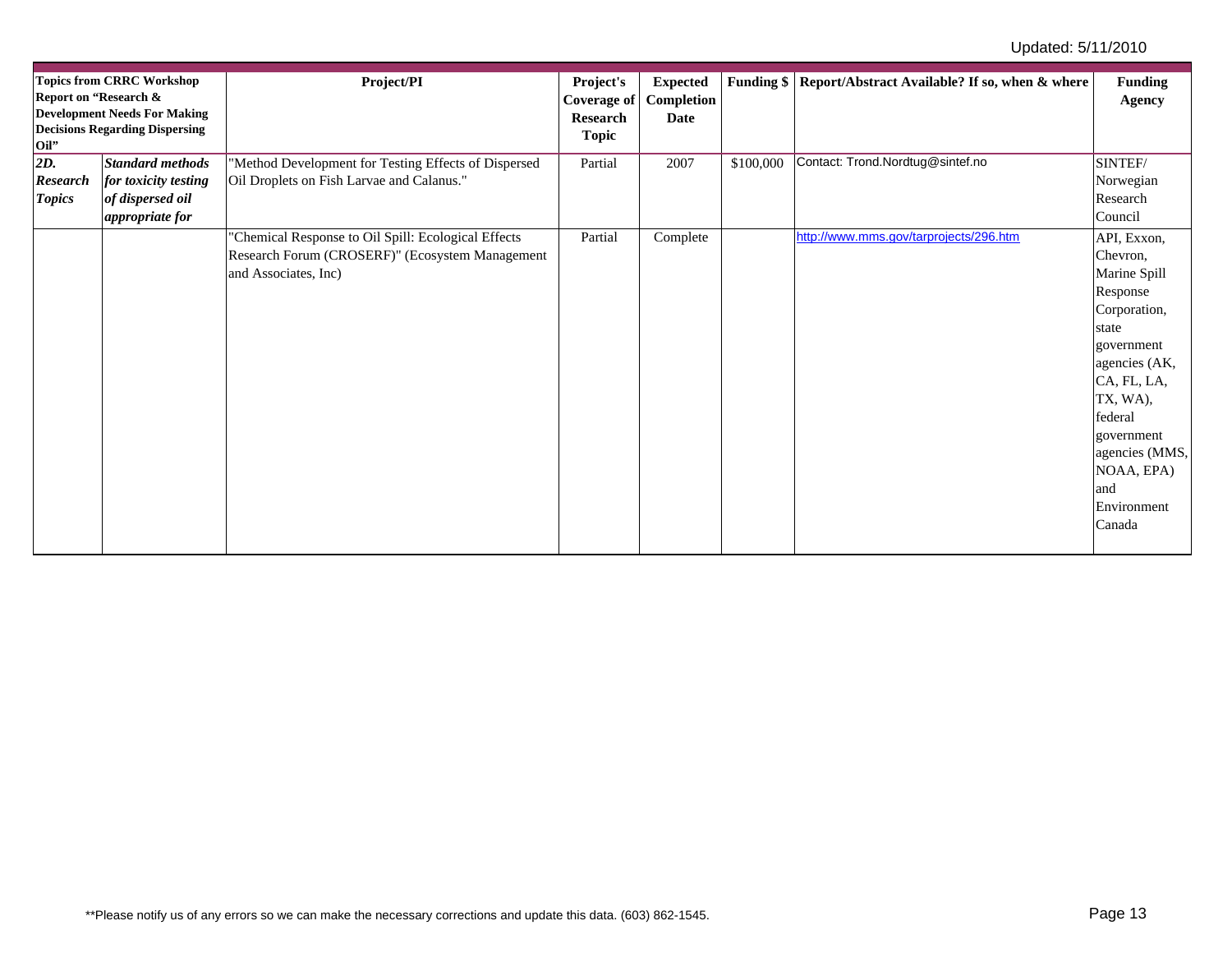| Oil"                                    | <b>Topics from CRRC Workshop</b><br>Report on "Research &<br><b>Development Needs For Making</b><br><b>Decisions Regarding Dispersing</b>  | Project/PI                                                                                                                                                                                                                                                                                                        | Project's<br><b>Coverage of</b><br><b>Research</b><br><b>Topic</b> | <b>Expected</b><br>Completion<br><b>Date</b> |           | Funding \$ Report/Abstract Available? If so, when & where                                                   | <b>Funding</b><br><b>Agency</b> |
|-----------------------------------------|--------------------------------------------------------------------------------------------------------------------------------------------|-------------------------------------------------------------------------------------------------------------------------------------------------------------------------------------------------------------------------------------------------------------------------------------------------------------------|--------------------------------------------------------------------|----------------------------------------------|-----------|-------------------------------------------------------------------------------------------------------------|---------------------------------|
|                                         |                                                                                                                                            | Table 6. EFFECTS TOPIC 3: Integration to Make Short and Long Term Prediction of Effects.                                                                                                                                                                                                                          |                                                                    |                                              |           |                                                                                                             |                                 |
| 3A.<br><b>Research</b><br><b>Topics</b> | Synthesis of<br>existing dispersed<br>oil toxicity data to<br>support risk-based<br>decision making for<br>use of dispersants<br>at spills | 'Environmental Impact Factor (EIF Acute)." SINTEF<br>Veritas                                                                                                                                                                                                                                                      | Partial                                                            |                                              | \$100,000 | Reports: Contact: Hanne Greiff Johnsen<br>(HANJO@statoil.com) or oistein.johansen@sintef.no  Hydro/ Statoil | SINTEF/                         |
| 3B.<br><b>Research</b><br><b>Topics</b> | <b>Effects of dispersed</b><br>oil on wildlife                                                                                             |                                                                                                                                                                                                                                                                                                                   |                                                                    |                                              |           |                                                                                                             |                                 |
| 3C.<br><b>Research</b><br><b>Topics</b> | <b>Effects of short-</b><br>term exposure to<br>dispersed oil                                                                              | "Acute and Chronic Effects of Oil, Dispersant and<br>Dispersed Oil to Sensitive Symbiotic Cnidarian Species,<br>Including Corals." Mitchelmore, Baker, Hatch (University<br>of Maryland Chesapeake Biological Laboratory)                                                                                         | Complete                                                           | see previous                                 |           | www.crrc.unh.edu/center_projects.htm                                                                        | <b>CRRC</b>                     |
|                                         |                                                                                                                                            | "Acute and Chronic Effects of Crude and Dispersed Oil<br>on Chinook Salmon Smolts (Oncorrhynchus<br>tshawytscha)." Tjeerdema (University of California,<br>Davis)                                                                                                                                                 | Complete                                                           | 2006                                         | \$150,000 | www.crrc.unh.edu/center_projects.htm                                                                        | <b>CRRC</b>                     |
|                                         |                                                                                                                                            | "Influence of Dispersants on Oil Toxicity in Fish<br>Embryos." Incardona, Scholz, Collier, Blanchard (NOAA<br>Fisheries, Northwest Fisheries Science Center)                                                                                                                                                      | Complete                                                           | Ongoing                                      |           |                                                                                                             | NOAA/<br><b>NWFSC</b>           |
|                                         |                                                                                                                                            | "The Relationship Between Acute and Population Level<br>Effects of Exposure to Dispersed Oil, and the Influence of<br>Exposure Conditions Using Multiple Life History Stages<br>of an Estuarine Copepod, Eurytemora affinis, as a Model<br>Planktonic Organism." Aurand, Coelho (Ecosystem<br>Management & Assoc) | Complete                                                           | July, 2008                                   | \$232,062 | www.crrc.unh.edu/center_projects.htm                                                                        | <b>CRRC</b>                     |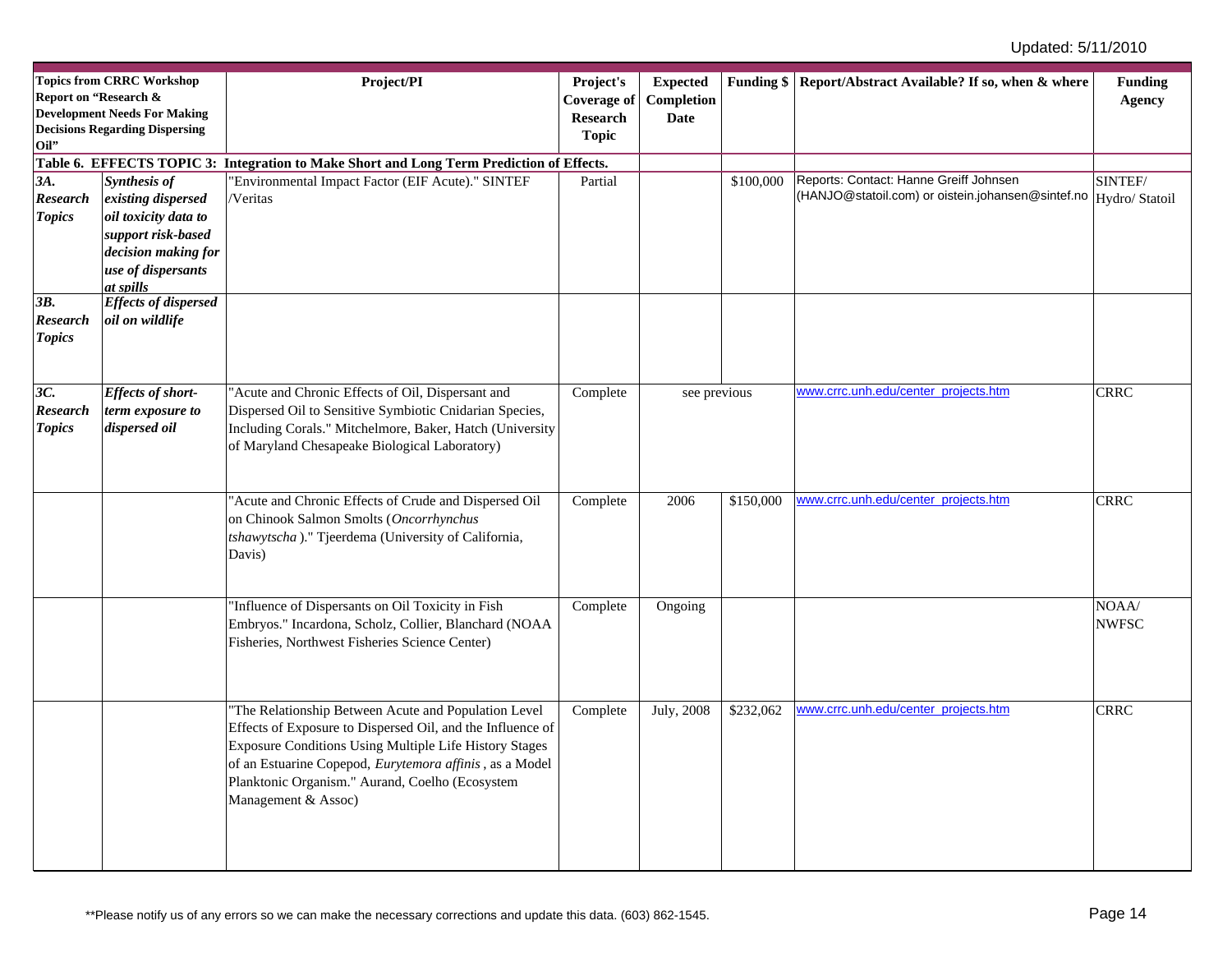| <b>Topics from CRRC Workshop</b><br>Report on "Research &<br><b>Development Needs For Making</b><br><b>Decisions Regarding Dispersing</b><br>Oil" |                                                                     | Project/PI                                                                                                                                                        | Project's<br><b>Coverage of</b><br><b>Research</b><br><b>Topic</b>    | <b>Expected</b><br>Completion<br><b>Date</b>                |           | Funding \$   Report/Abstract Available? If so, when & where                     | <b>Funding</b><br><b>Agency</b> |
|---------------------------------------------------------------------------------------------------------------------------------------------------|---------------------------------------------------------------------|-------------------------------------------------------------------------------------------------------------------------------------------------------------------|-----------------------------------------------------------------------|-------------------------------------------------------------|-----------|---------------------------------------------------------------------------------|---------------------------------|
|                                                                                                                                                   |                                                                     | "Effects of Dispersed Oil on Cod-Larvae."                                                                                                                         | Partial                                                               | 2007-2009                                                   | \$600,000 | Contact: Trond.Nordtug@sintef.no                                                | <b>SINTEF/JIP</b>               |
|                                                                                                                                                   |                                                                     | 'Understanding fitness-related effects of dispersed oil on<br>Calanus finmarchicus"                                                                               | Partial                                                               | 2010-2012                                                   |           | \$1,406,432 Contact: Bjørn Henrik Hansen<br>(BjornHenrik.Hansen@sintef.no)      | SINTEF/RCN                      |
| 3C.<br><b>Research</b><br><b>Topics</b>                                                                                                           | Effects of short-<br>term exposure to<br>dispersed oil              | 'Acute and Chronic Effects of Crude and Dispersed Oil                                                                                                             | Effects of<br>short term-<br>exposure to<br>dispersed oil             | 2006                                                        |           |                                                                                 | CA OSPR                         |
| 3D.<br><b>Research</b><br><b>Topics</b>                                                                                                           | Long-term effects<br>of short-term<br>exposures to<br>dispersed oil | on Chinook Salmon Smolts (Oncorrhynchus<br>tshawytscha)." Tjeerdema (University of California,<br>Davis)                                                          | Long-term<br>effects of<br>short-term<br>exposure to<br>dispersed oil | Initiate<br>Summer<br>2007;<br>Complete<br>Summer<br>2008   | \$451,110 | Report of short-term studies provided to CRRC<br>9/1/06. Publications in draft. | <b>CA OSPR</b>                  |
|                                                                                                                                                   |                                                                     | "Acute and Chronic Effects of Crude and Dispersed Oil<br>on Chinook Salmon Smolts (Oncorrhynchus<br>tshawytscha)." Tjeerdema (University of California,<br>Davis) | Effects of<br>short term-<br>exposure to<br>dispersed oil             | Initiate<br>Spring 2007;<br>Completion<br>Summer<br>2007    |           |                                                                                 | CA OSPR                         |
|                                                                                                                                                   |                                                                     |                                                                                                                                                                   | Long-term<br>effects of<br>short term<br>exposure to<br>dispersed oil | Initiate<br>Summer<br>2007;<br>Complete<br><b>Fall 2008</b> | \$174,098 | Winter 2008                                                                     | CA OSPR                         |
|                                                                                                                                                   |                                                                     | "Effect of Oil and Dispersant and Dispersed Oil on<br>Feathers"                                                                                                   |                                                                       |                                                             |           |                                                                                 | <b>CA OSPR</b>                  |
|                                                                                                                                                   |                                                                     | "Physical Fate and Biological Effects of Dispersed Oil in<br>Shallow Water." Preproject                                                                           | Complete                                                              | 2008                                                        |           | State of the art reports (restricted). Contact:<br>Alf.g.melbye@sintef.no       | JIP: Statoil, Eni               |